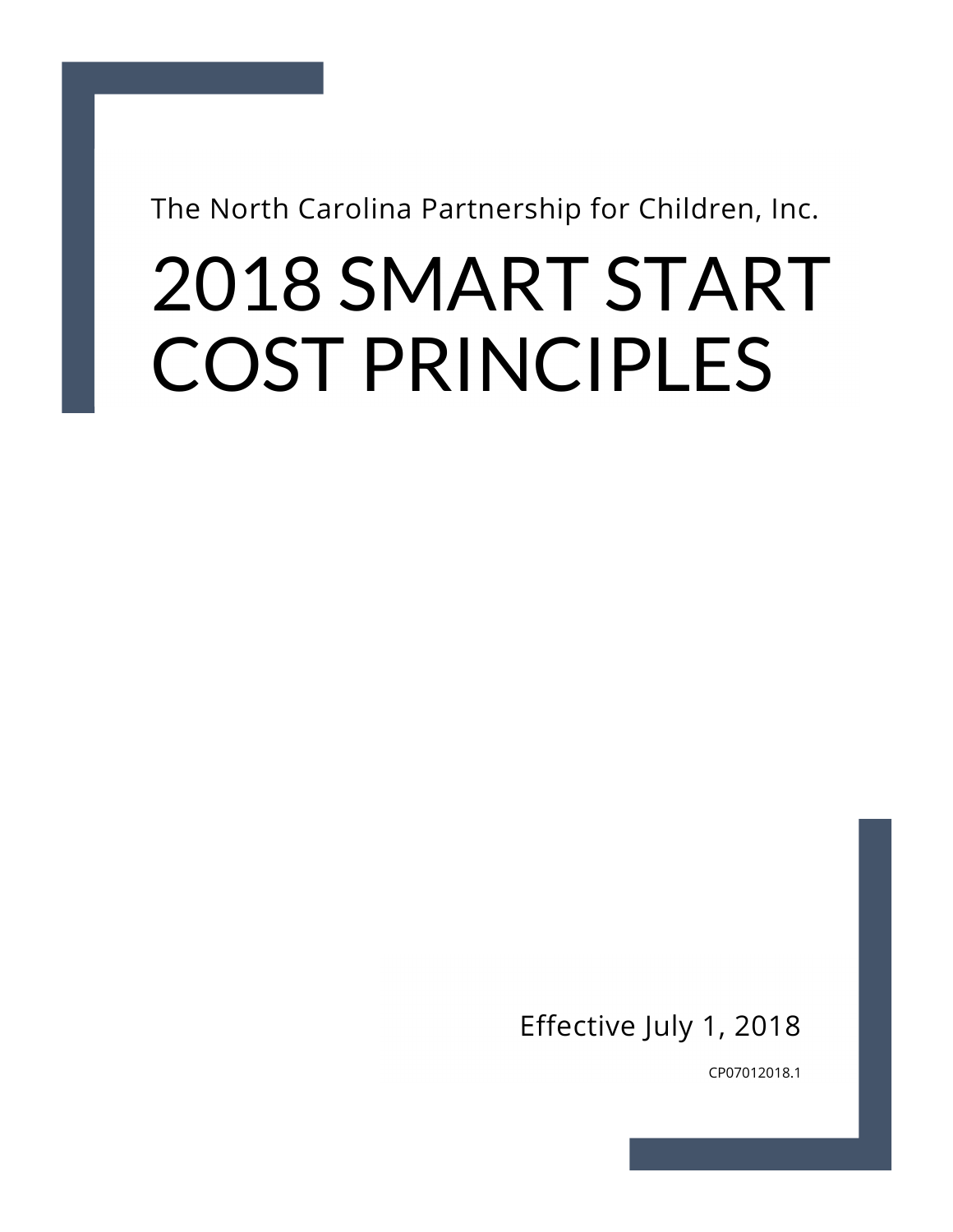|   | <b>Purpose of Cost Principles</b>                      | 3              |
|---|--------------------------------------------------------|----------------|
| S | A. General Principles / Basic Considerations           | 4              |
|   | <b>B. Selected Items of Cost</b>                       |                |
|   | 1. Advertising                                         | 4              |
|   | 2. Alcoholic Beverages                                 | 5              |
|   | 3. Apparel and Jewelry                                 | 5              |
|   | 4. Audit Services                                      | 5              |
|   | 5. Bad Debts                                           | 6              |
|   | 6. Capital and Repair and Maintenance                  | 6              |
|   | 7. Condolences                                         | 6              |
|   | 8. Contributions and Donations                         | $\overline{7}$ |
|   | 9. Legal Costs                                         | $\overline{7}$ |
|   | 10. Employee Salaries and Fringe Benefits              | 8              |
|   | 11. Entertainment Costs                                | 8              |
|   | 12. Fines, Penalties and Fees                          | 9              |
|   | 13. Flowers, Plants and Trees                          | 9              |
|   | 14. Food for Hosted Meetings and Events                | 9              |
|   | 14.1 Food - In General                                 | 9              |
|   | 14.2 Food - Board or Committee Meetings                | 10             |
|   | 14.3 Food - Employee Training                          | 10             |
|   | 14.4 Food - Staff Meetings and Other Internal Meetings | 11             |
|   | 14.5 Food - External Meetings and Conferences          | 11             |
|   | 15. Fund Raising                                       | 12             |
|   | 16. Gift Cards and Other Pre-Paid Instruments          | 12             |
|   | 17. Goods or Services for Personal Use                 | 12             |
|   | 18. Interest                                           | 13             |
|   | 19. Lobbying                                           | 13             |
|   | 20. Meetings and Conferences                           | 15             |
|   | 21. Memberships                                        | 15             |
|   | 22. Participant Costs                                  | 15             |
|   | 23. Patents, Royalties and Copyrights                  | 15             |
|   | 24. Professional Services Costs                        | 15             |
|   | 25. Promotion and Public Relations                     | 16             |
|   | 26. Recognition Events                                 | 18             |
|   | 27. Rental Costs                                       | 18             |
|   | 28. Selling and Marketing Expenses                     | 19             |
|   | 29. Severance Pay                                      | 19             |
|   | 30. Travel - In General                                | 19             |
|   | 31. Travel - Daily                                     | 22             |
|   | 32. Travel - Overnight                                 | 22             |
|   | C. Resources                                           | 23             |

 $\overline{\phantom{a}}$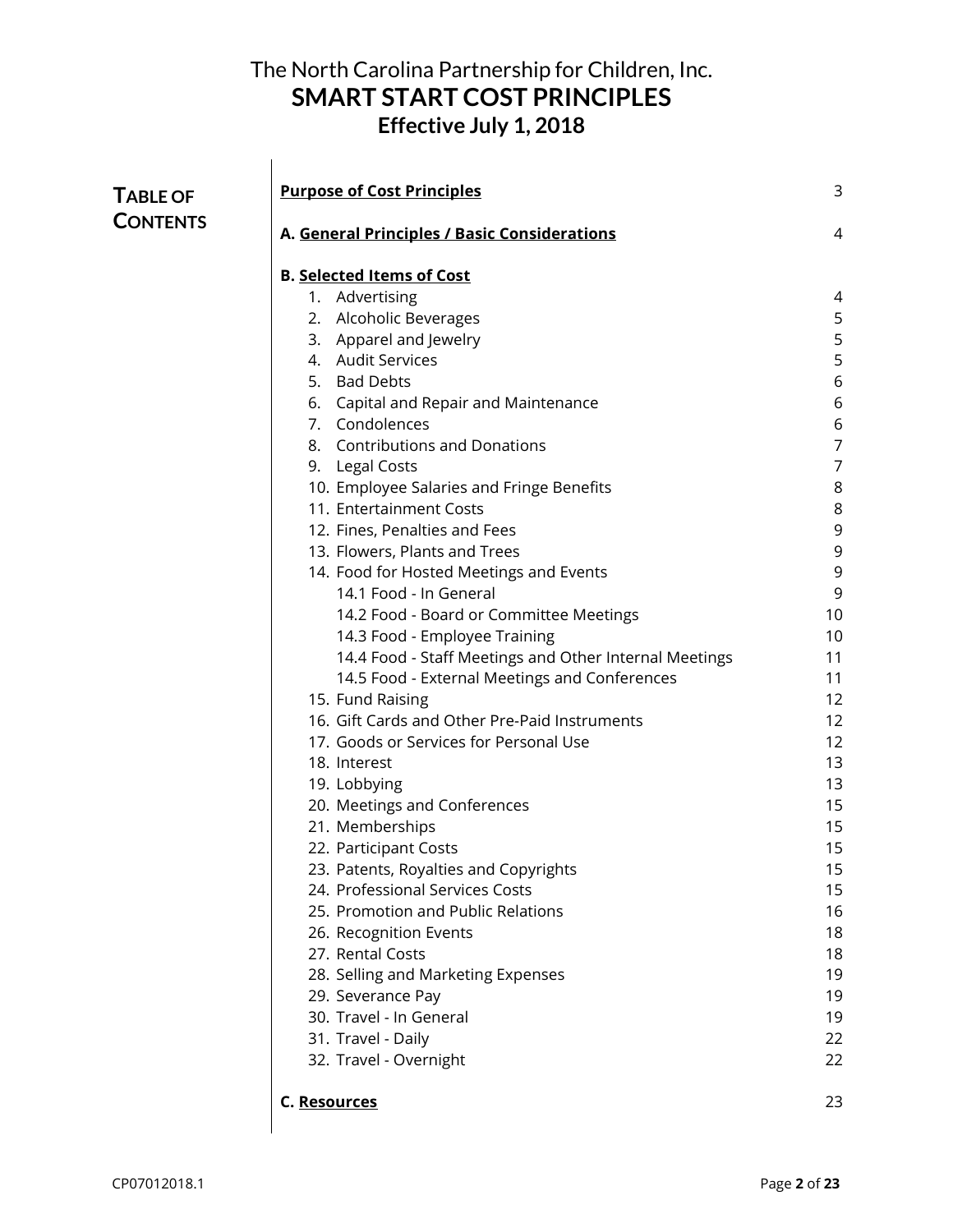#### PURPOSE OF COST **PRINCIPLES**

This document establishes principles for determining costs that may be paid with State Smart Start funds. These Cost Principles are not intended to address all items of cost.

The North Carolina Partnership for Children, Inc. ("NCPC") is charged with ensuring fiscal integrity and accountability of State funds. In this role, we have developed the following Cost Principles, incorporating a variety of authoritative rules that Smart Start must comply with. These sources are further explained in the Resources section at the end of this document.

Key to citations relevant at the time of this update are as follows:

- NCGS North Carolina General Statutes
- NCSL North Carolina Session Law
- NCBM North Carolina Budget Manual
- DCDEE North Carolina Division of Child Development and Early Education Guidance/Requirements
- CFR Code of Federal Regulations Office of Budget and Management (Federal Cost Principles)

The Smart Start Cost Principles are applicable only to State Smart Start funds, including Smart Start program income, and supersede any prior guidance for the items listed. In cases where expenditures are allowable but limited to a specific dollar amount, overages can be charged to other sources of funds.

Other sources of funds may have specific guidelines and principles that must be followed for their funds. Specifically, Federal Funds must follow all the requirements in the Uniform Guidance in 2CFR 200. NCPC requires you to follow our cost principles if they are more restrictive than the Uniform Guidance in 2CFR 200. Accordingly, each grant agreement or contract related to sources of funds other than Smart Start should be reviewed carefully to ensure compliance with requirements.

These Cost Principles are effective July 1, 2018, and apply to NCPC, the Local Partnerships, and their direct service providers and grantees. [The term "direct service providers" refers to external entities with whom a Smart Start Partnership subcontracts for services.] More restrictive provisions apply to direct service providers and grantees in several areas (Section B.7. - Condolences; Section B.10. - Employee Salaries and Fringe Benefits; Section B.14. - Food for Hosted Meetings and Events, Section B.18. - Interest; and Section B.29. - Severance Pay) as identified in **bold** text below.

Stricter principles may be adopted if desired.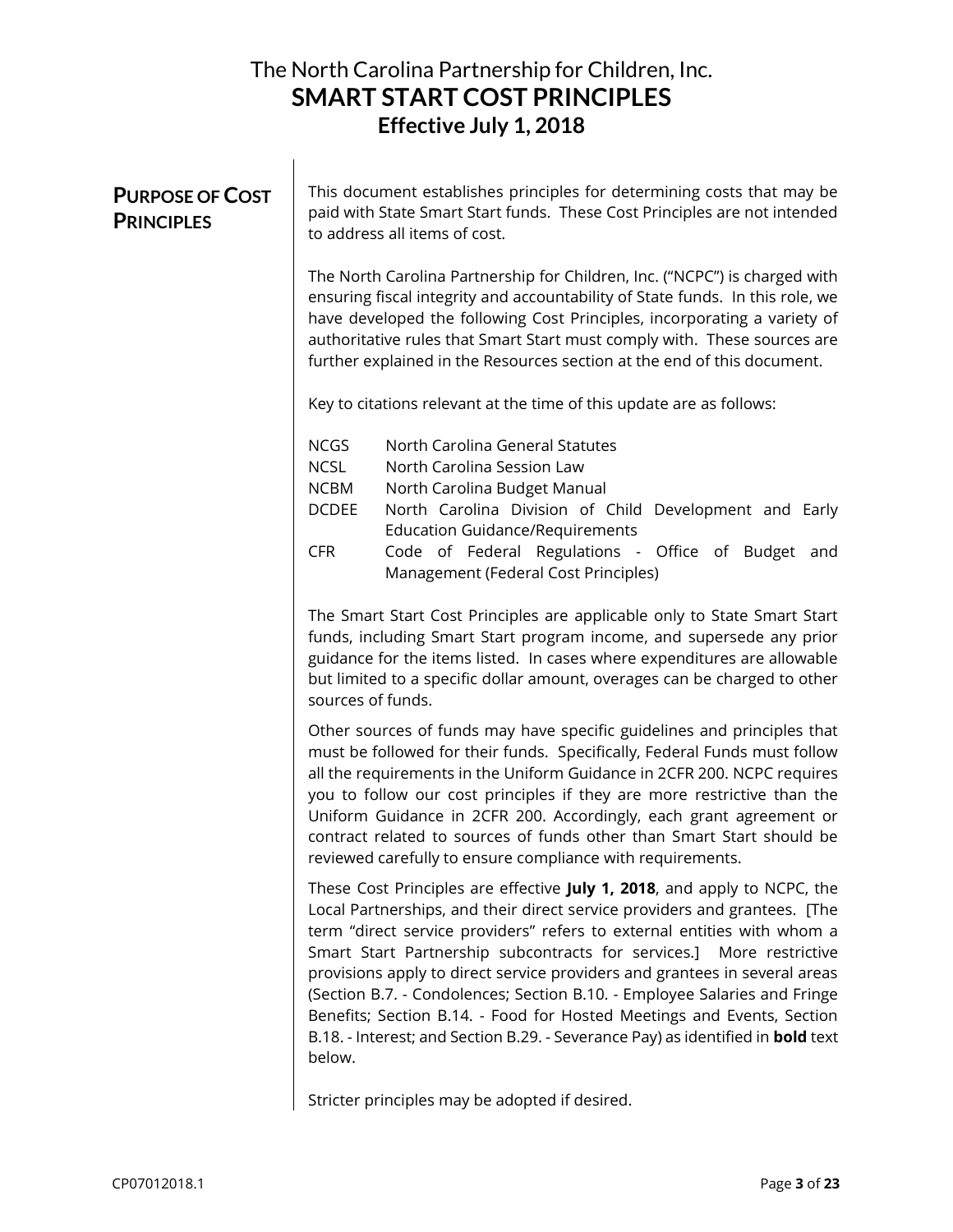**GENERAL PRINCIPLES** 

#### A. Basic Considerations

1. Factors affecting allowable costs [2CFR Part 200.403]

In order to be paid from Smart Start funds, costs must meet the following general criteria:

- a) Be reasonable and in compliance with these principles.
- b) Conform to any limitations or exclusions set forth in these principles.
- c) Be consistent with policies and procedures of NCPC and the local partnership.
- d) Be treated consistently.
- e) Be adequately documented.

#### 2. Reasonable costs [2CFR Part 200.404]

A cost is reasonable if, in its nature or amount, it does not exceed that which would be prudent under the circumstances prevailing at the time the decision is made to incur the cost. In determining the reasonableness of a given cost, consideration shall be given to:

- a) Whether the cost is of a type generally recognized as ordinary and necessary for the operation of the organization or the performance of services.
- b) The restraints or requirements imposed by such factors as generally accepted sound business practices, fair and open competitive bidding, Federal and State laws and regulations, and terms and conditions of the Smart Start contract or grant agreement.
- c) Whether the individuals concerned acted with prudence in the circumstances, considering their responsibilities to the organization, its members, employees, and clients, the public-atlarge, and the State.

#### B. Selected Items of Cost

#### ADVERTISING

#### 1. Advertising [2CFR Part 200.421] [NCSL 2015-241 S12B.9. (h)(2)]

The term "advertising costs" means the costs of advertising media. Advertising media include magazines, newspapers, internet, radio and television programs, direct mail, exhibits, and the like.

- a) The following costs are allowable:
	- i. Classified advertising for recruitment of employees;
	- ii. Advertising for the procurement of goods and services;
	- iii. Advertising related to the disposition of property and equipment;
	- iv. Yellow page advertisements that publicize direct services for children, families and providers who serve children and families;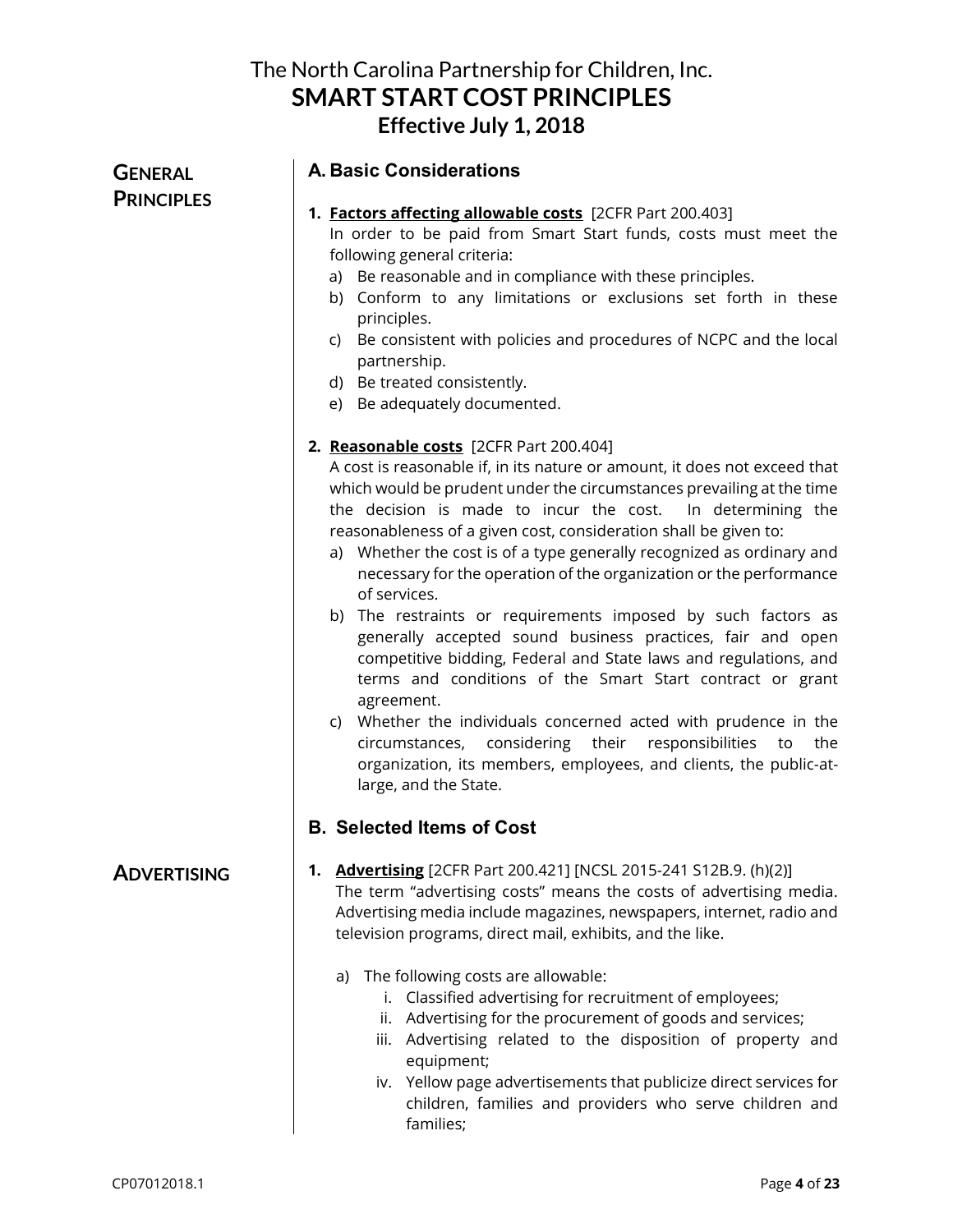|                                      | The North Carolina Partnership for Children, Inc.                                                                                                                                                                                                                                                                                                                                                                                                                                    |  |
|--------------------------------------|--------------------------------------------------------------------------------------------------------------------------------------------------------------------------------------------------------------------------------------------------------------------------------------------------------------------------------------------------------------------------------------------------------------------------------------------------------------------------------------|--|
|                                      | <b>SMART START COST PRINCIPLES</b>                                                                                                                                                                                                                                                                                                                                                                                                                                                   |  |
| Effective July 1, 2018               |                                                                                                                                                                                                                                                                                                                                                                                                                                                                                      |  |
|                                      | v. Display advertisements that publicize direct services for<br>children, families and providers who serve children and<br>families;                                                                                                                                                                                                                                                                                                                                                 |  |
|                                      | vi. Radio, television and internet advertisements that publicize<br>direct services for children, families and providers who serve<br>children and families; and,                                                                                                                                                                                                                                                                                                                    |  |
|                                      | vii. Listings in community and resource directories.<br>b) The following costs are unallowable:                                                                                                                                                                                                                                                                                                                                                                                      |  |
|                                      | i. Yellow page, display, classified, radio, television or internet<br>advertisements other than those to publicize direct services<br>for children, families and providers who serve children and<br>families; and                                                                                                                                                                                                                                                                   |  |
|                                      | ii. Billboards.<br>c) Also see Section B.25. Promotion and Public Relations.                                                                                                                                                                                                                                                                                                                                                                                                         |  |
|                                      |                                                                                                                                                                                                                                                                                                                                                                                                                                                                                      |  |
| <b>ALCOHOLIC</b><br><b>BEVERAGES</b> | 2. Alcoholic Beverages [2CFR Part 200.423]<br>Costs of alcoholic beverages are unallowable.                                                                                                                                                                                                                                                                                                                                                                                          |  |
|                                      |                                                                                                                                                                                                                                                                                                                                                                                                                                                                                      |  |
| <b>APPAREL AND</b><br><b>JEWELRY</b> | 3. Apparel and Jewelry<br>a) Costs of most apparel are unallowable. Apparel includes, but is<br>not limited to, t-shirts, jackets, aprons and hats. Unallowable<br>apparel includes, but is not limited to:<br>i. T-shirts, polo shirts or other clothing for staff, parents, child<br>care providers, board members, or people in the<br>community; and<br>Apparel for children in child care for special events, such as<br>ii.<br>caps and gowns for a prekindergarten graduation |  |
|                                      | ceremony.<br>a) Costs of the following apparel are allowable, if reasonable and<br>necessary as a component of an approved Smart Start service                                                                                                                                                                                                                                                                                                                                       |  |
|                                      | activity:<br>i. Nursing bras;<br>Children's costumes for use in dramatic play and/or cover-<br>ii.                                                                                                                                                                                                                                                                                                                                                                                   |  |
|                                      | ups for use in art projects, cooking, etc.; and<br>Onesies and similar infant clothes.<br>iii.<br>b) Costs of jewelry (including watches and charms) are unallowable.                                                                                                                                                                                                                                                                                                                |  |
|                                      |                                                                                                                                                                                                                                                                                                                                                                                                                                                                                      |  |
| <b>AUDIT SERVICES</b>                | [2CFR Part 200.425] <b>Audit Services</b> [NCAC Title 09 NCAC 03M .0205]<br>4.<br>a) Costs of audit services are unallowable for local partnerships.<br>Costs of audit services for direct service providers or grantees are<br>b)<br>allowable only if an audit is required by the State (resulting from<br>total State funding exceeding \$500,000). Costs are allowable only<br>in the proportion of revenues that Smart Start represents of the<br>total revenues.               |  |
|                                      |                                                                                                                                                                                                                                                                                                                                                                                                                                                                                      |  |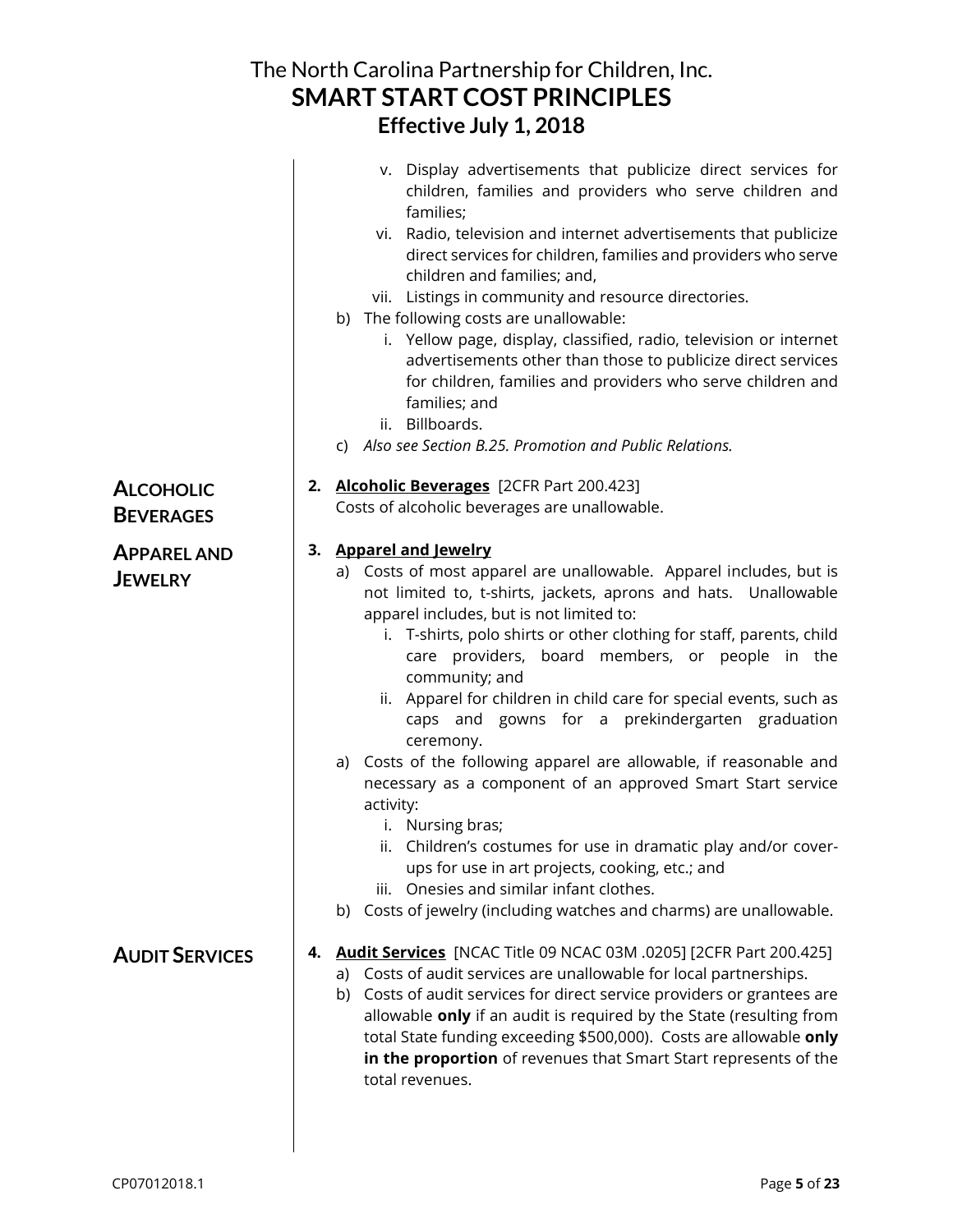| <b>BAD DEBTS</b>                                              | <b>5. Bad Debts</b> [2CFR Part 200.426]<br>Bad debts, including losses (whether actual or estimated) arising from<br>special events or fundraisers, uncollectible accounts and other claims,<br>related collection costs, and related legal costs, are unallowable. See<br>also Sections B.15. Fund Raising and B.28. Selling and Marketing Expenses.                                                                                                                                                                                                                                                                                                                                                                                                                                                                                                                                                                                                                                                                                                                                                                                                                                                                                                                                                                                                                                                                                                                                                |
|---------------------------------------------------------------|------------------------------------------------------------------------------------------------------------------------------------------------------------------------------------------------------------------------------------------------------------------------------------------------------------------------------------------------------------------------------------------------------------------------------------------------------------------------------------------------------------------------------------------------------------------------------------------------------------------------------------------------------------------------------------------------------------------------------------------------------------------------------------------------------------------------------------------------------------------------------------------------------------------------------------------------------------------------------------------------------------------------------------------------------------------------------------------------------------------------------------------------------------------------------------------------------------------------------------------------------------------------------------------------------------------------------------------------------------------------------------------------------------------------------------------------------------------------------------------------------|
| <b>CAPITAL AND</b><br><b>REPAIR AND</b><br><b>MAINTENANCE</b> | 6. Capital and Repair and Maintenance [NCSL 2015-241 S12B.9.(h)(1)]<br>[NCGS143C-1-1(d)(5)] [2CFR 200.439]<br>a) Capital expenditures are prohibited by legislation and are<br>unallowable.<br>b) Capital expenditures are expenditures for capital improvements<br>as defined in G.S. 143C-1-1(d)(5). Capital improvements include<br>"real property acquisition, new construction or rehabilitation of<br>existing facilities, and repairs and renovations."<br>c) Costs incurred for improvements which: 1) add to the permanent<br>value of the buildings and/or land; or 2) appreciably prolong the<br>life of the asset, shall be treated as capital expenditures.<br>d) Capital "repairs and renovations" are defined to include the<br>following types of projects:<br>i. Roof repairs and replacements;<br>ii. Structural repairs;<br>iii. Repairs to electrical, plumbing, heating, ventilating, and air-<br>conditioning systems;<br>iv. Improvements and renovations to improve use of existing<br>space;<br>utilities<br>v. Improvements<br>roads,<br>walks,<br>drives,<br>to<br>infrastructure;<br>vi. Historical restoration; and<br>vii. Improvements to meet safety or Federal and State<br>standards.<br>Costs incurred for necessary, recurring minor maintenance,<br>e)<br>repair, or upkeep of buildings that do not add to the permanent<br>value of the property or appreciably prolong its intended life, but<br>keep it in an efficient operating condition, are allowable. |
| <b>CONDOLENCES</b>                                            | Condolences<br>7.<br>Costs of condolences, such as flowers, plants, fruit baskets, memorial<br>donations, and the like are allowable only in the following<br>circumstances:<br>a) The total cost of the item(s) including delivery or service charge<br>does not exceed \$75; and one of the following situations exists:<br>Condolences to a Partnership employee upon the death of a<br>i.<br>spouse, parent or step-parent, or child or step-child of the<br>employee;<br>Condolences to the Partnership employee's family in the<br>Ħ.<br>event of the death of a Partnership employee;                                                                                                                                                                                                                                                                                                                                                                                                                                                                                                                                                                                                                                                                                                                                                                                                                                                                                                         |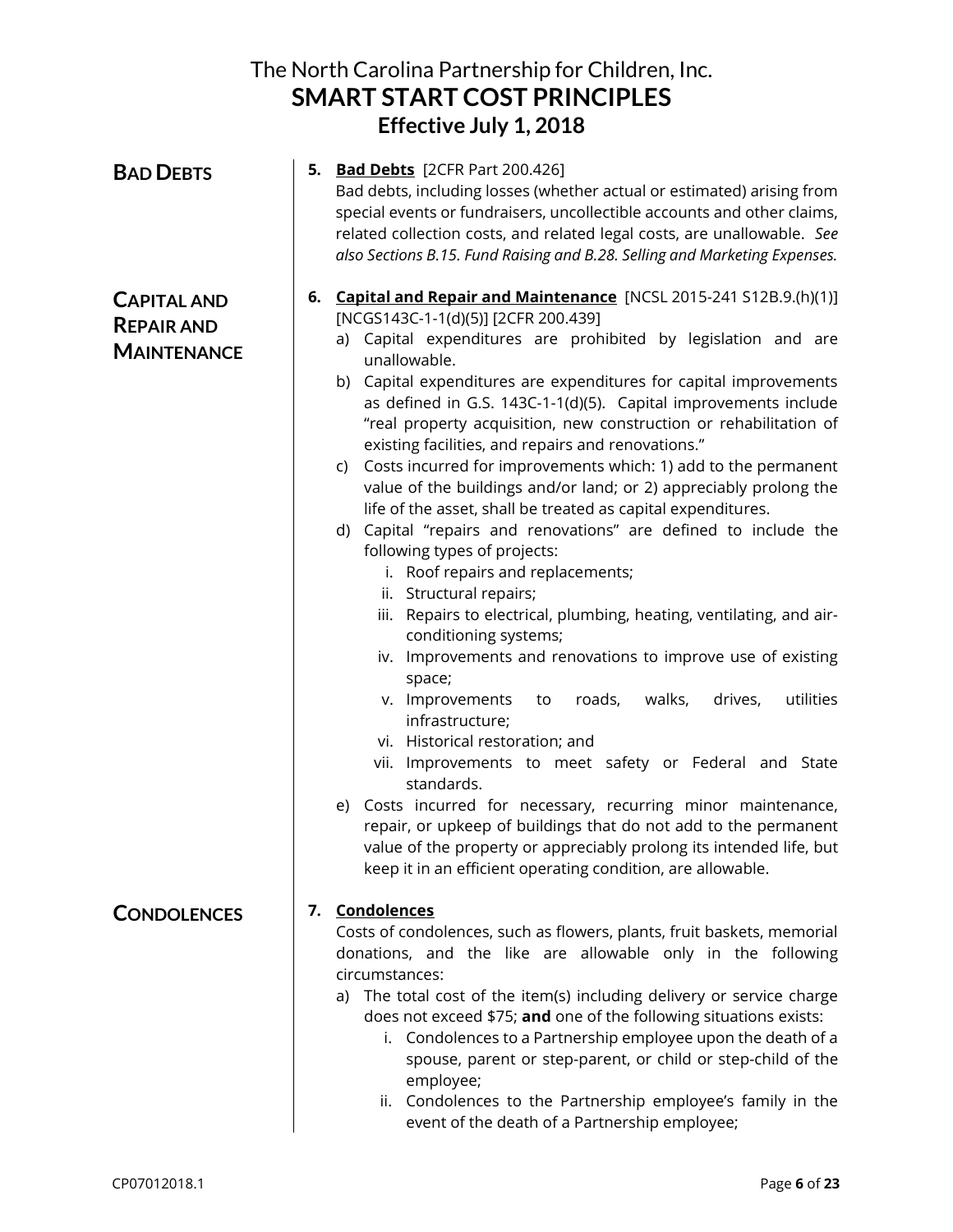|                                              | The North Carolina Partnership for Children, Inc.                                                                                                                                                                                                                                                                                                                                                                                                                                                                                                                                                                                                                                                                                                                                                                                                                                                                                                                                                                                                                                                                                                                                                                                              |
|----------------------------------------------|------------------------------------------------------------------------------------------------------------------------------------------------------------------------------------------------------------------------------------------------------------------------------------------------------------------------------------------------------------------------------------------------------------------------------------------------------------------------------------------------------------------------------------------------------------------------------------------------------------------------------------------------------------------------------------------------------------------------------------------------------------------------------------------------------------------------------------------------------------------------------------------------------------------------------------------------------------------------------------------------------------------------------------------------------------------------------------------------------------------------------------------------------------------------------------------------------------------------------------------------|
|                                              | <b>SMART START COST PRINCIPLES</b>                                                                                                                                                                                                                                                                                                                                                                                                                                                                                                                                                                                                                                                                                                                                                                                                                                                                                                                                                                                                                                                                                                                                                                                                             |
|                                              | Effective July 1, 2018                                                                                                                                                                                                                                                                                                                                                                                                                                                                                                                                                                                                                                                                                                                                                                                                                                                                                                                                                                                                                                                                                                                                                                                                                         |
|                                              | iii. Condolences to a Partnership employee in the event of his<br>or her hospitalization;<br>iv. Condolences to a Partnership board member upon the<br>death of a spouse, parent or step-parent, or child or step-<br>child of the board member;<br>v. Condolences to a Partnership board member's family in the<br>event of the death of the board member; or<br>vi. Condolences to a Partnership board member in the event of<br>his or her hospitalization.<br>b) Costs of condolences cannot be charged to any services activity.<br>c) Costs of condolences are unallowable for direct service<br>providers or grantees.<br>d) Also see Section B.13. Flowers, Plants and Trees.                                                                                                                                                                                                                                                                                                                                                                                                                                                                                                                                                          |
| <b>CONTRIBUTIONS</b><br><b>AND DONATIONS</b> | 8. Contributions and Donations [2CFR Part 200.434]<br>Contributions and donations to others are unallowable other than<br>memorial donations.<br>See Sections B.7. Condolences and B.21.<br>Memberships.                                                                                                                                                                                                                                                                                                                                                                                                                                                                                                                                                                                                                                                                                                                                                                                                                                                                                                                                                                                                                                       |
| <b>LEGAL COSTS</b>                           | 9. Defense and Prosecution of Criminal and Civil Proceedings,<br><b>Claims and Appeals</b> [2CFR Part 200.435]<br>a) Legal costs incurred in connection with any criminal, civil or<br>proceeding commenced<br>by the<br>administrative<br>Federal<br>Government, or a State, or local government are not allowable if<br>the proceeding:<br>i. Relates to a violation, or failure to comply with, a Federal,<br>State or local statute or regulation; and<br>ii. Results in any of the following dispositions:<br>In a criminal proceeding, a conviction.<br>1.<br>In a civil or administrative proceeding involving an<br>2.<br>allegation of fraud or similar misconduct, a<br>determination of organizational liability.<br>In the case of any civil or administrative proceeding,<br>3.<br>the imposition of a monetary penalty.<br>4. A disposition, by consent or compromise, if the action<br>could have resulted in any of the dispositions<br>described above.<br>b) Legal costs incurred in connection with proceedings described in<br>paragraph B.9.a, but which are not made unallowable by that<br>paragraph, are allowable to the extent that they are reasonable<br>and necessary and cannot be recovered from another party. |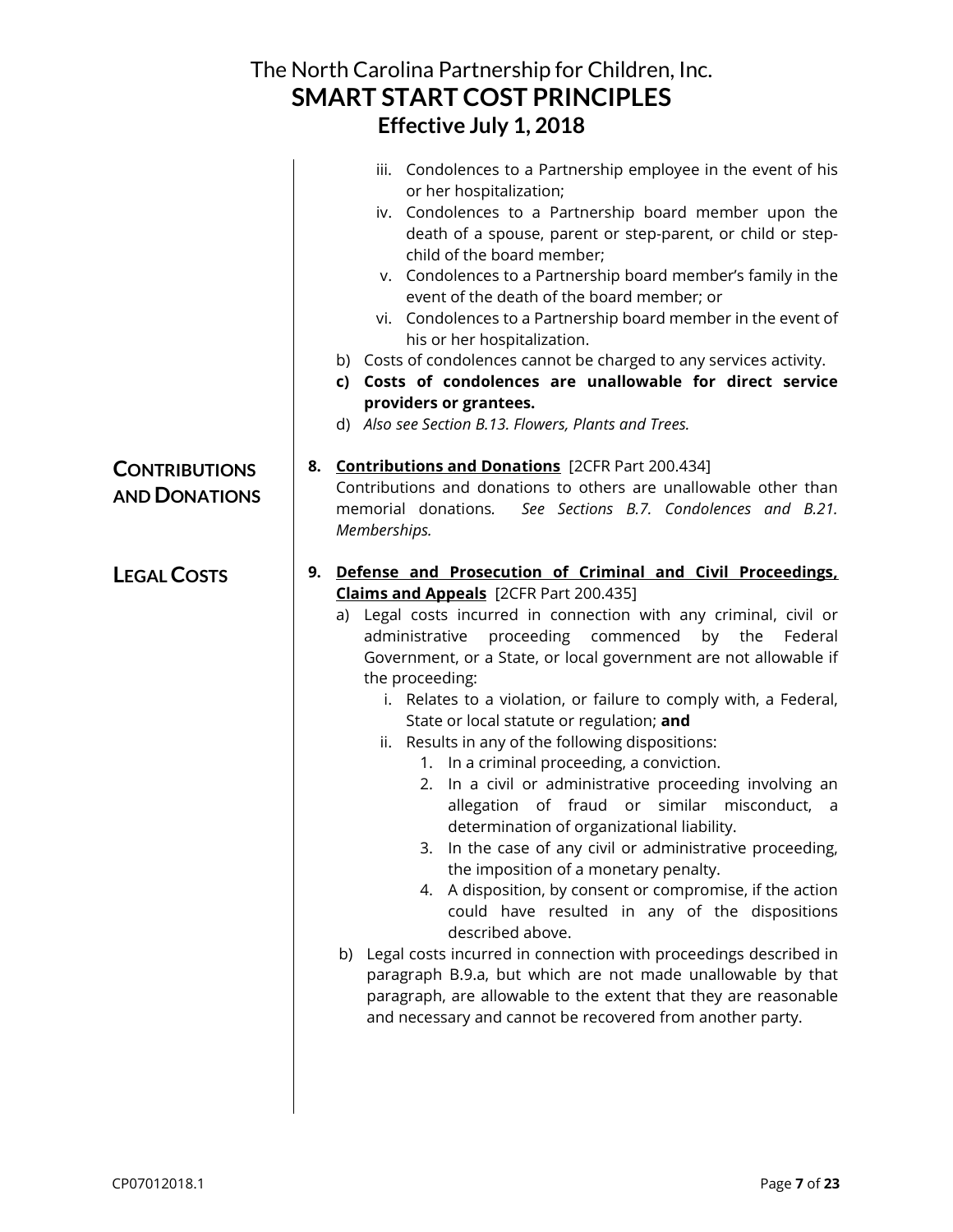| <b>EMPLOYEE</b>                               | 10. Employee Salaries and Fringe Benefits [2CFR Part 200.430 and                                                                                                                                                                                                                                                                                          |
|-----------------------------------------------|-----------------------------------------------------------------------------------------------------------------------------------------------------------------------------------------------------------------------------------------------------------------------------------------------------------------------------------------------------------|
| <b>SALARIES AND</b><br><b>FRINGE BENEFITS</b> | 200.431] [NCSL 2015-241 S12B.7.(c)]<br>a) Costs for salaries and wages must be based on documented                                                                                                                                                                                                                                                        |
|                                               | timesheets approved by a responsible member of the<br>organization.                                                                                                                                                                                                                                                                                       |
|                                               | b) Timesheets that reflect the distribution of activity of each<br>employee must be maintained for all staff members (exempt and                                                                                                                                                                                                                          |
|                                               | non-exempt).                                                                                                                                                                                                                                                                                                                                              |
|                                               | c) Costs for salaries, wages and benefits must reflect an after-the-<br>fact determination of the actual time spent on each activity.                                                                                                                                                                                                                     |
|                                               | Budget estimates and averaging of salary or benefit costs are not<br>allowed.                                                                                                                                                                                                                                                                             |
|                                               | d) Local Partnership Executive Director salaries and wages must be<br>in compliance with the Salary Schedule developed by NCPC.                                                                                                                                                                                                                           |
|                                               | Employee fringe benefits in the form of regular compensation paid<br>e)<br>to employees during periods of authorized absences from the job,<br>such as vacation leave, sick leave and the like are allowable.                                                                                                                                             |
|                                               | Employee fringe benefits in the form of extended paid leave, such<br>f)<br>as sabbatical or unearned paid family medical leave, are<br>unallowable.                                                                                                                                                                                                       |
|                                               | Pension plan costs incurred in accordance with established<br>g)<br>policies are allowable, provided such policies meet the test of<br>reasonableness and are not discriminatory.                                                                                                                                                                         |
|                                               | Employee fringe benefits in the form of gifts or gift certificates are<br>h)<br>unallowable, with the exception of token items (i.e., value of \$25<br>or less per item) to recognize Partnership employees for years of                                                                                                                                  |
|                                               | service or exemplary performance.<br>Costs of fringe benefits in the form of gifts or gift certificates<br>i)                                                                                                                                                                                                                                             |
|                                               | are unallowable for direct service providers or grantees.                                                                                                                                                                                                                                                                                                 |
|                                               | Continuing benefit costs after termination, such as health<br>j)<br>insurance, are unallowable for former employees of direct                                                                                                                                                                                                                             |
|                                               | service providers or grantees.<br>k) Payout upon termination for more than 10 days of accrued                                                                                                                                                                                                                                                             |
|                                               | vacation, accrued sick leave, and/or accrued paid time off<br>(combined) are unallowable for direct service provider or<br>grantee staff.                                                                                                                                                                                                                 |
| <b>ENTERTAINMENT</b>                          | 11. <b>Entertainment Costs</b> [2CFR Part 200.438]                                                                                                                                                                                                                                                                                                        |
| <b>COSTS</b>                                  | a) When designed for the benefit of adults, costs of activities for<br>amusement, diversion, and social activities and any costs directly<br>associated with such costs (such as tickets to shows, amusement<br>parks or sports events; meals and lodging; rentals; and<br>transportation) are unallowable. Also see Section B.26. Recognition<br>Events. |
|                                               | b) Costs of the age-appropriate and developmentally-appropriate<br>entertainment/education for young children are allowable, if                                                                                                                                                                                                                           |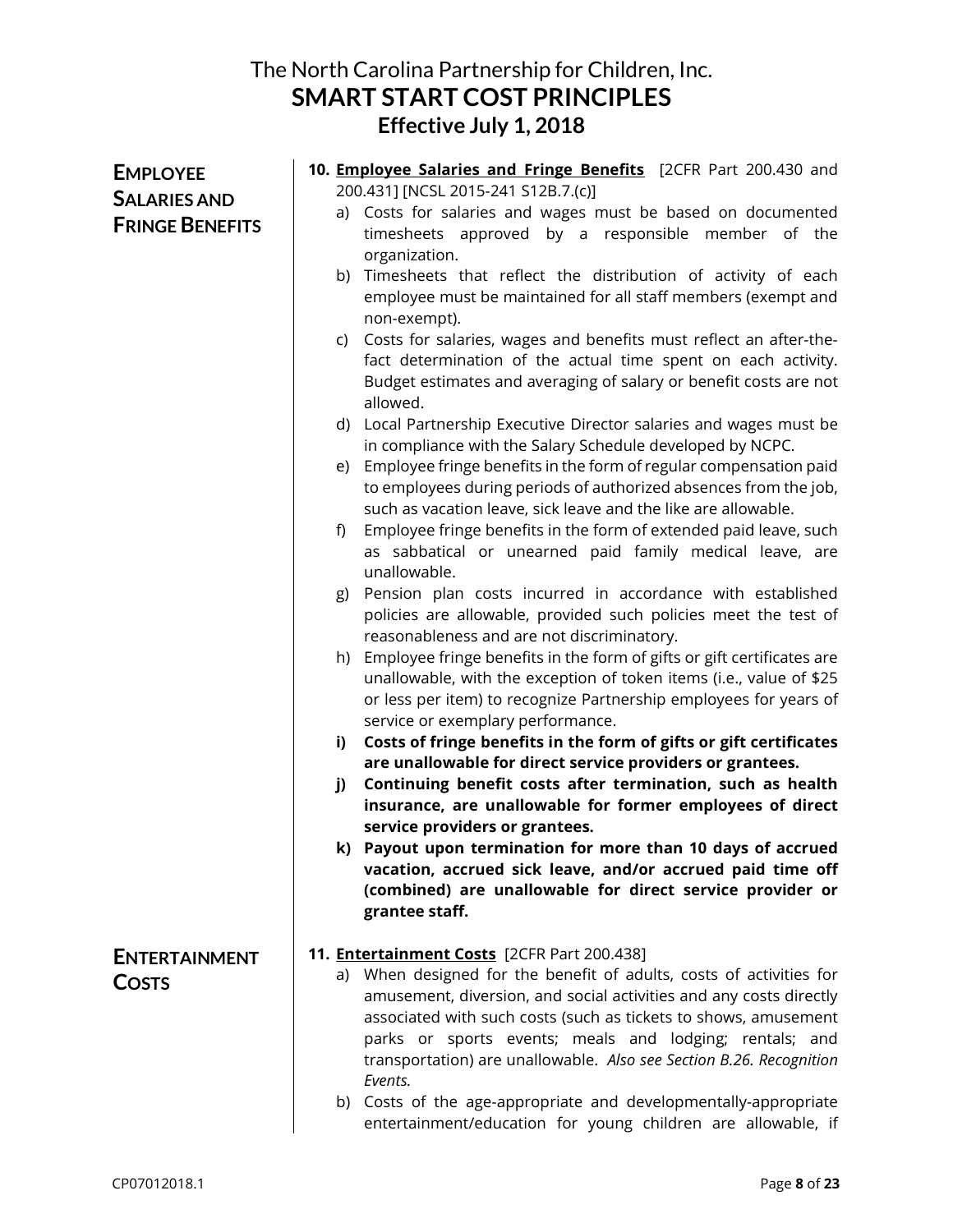|                                            | The North Carolina Partnership for Children, Inc.<br><b>SMART START COST PRINCIPLES</b><br>Effective July 1, 2018                                                                                                                                                                                                                                                                                                                                                                                                                                                                                                                                                                                                                                                                                                                                                                                                                                                                                                                                                                                                                                             |
|--------------------------------------------|---------------------------------------------------------------------------------------------------------------------------------------------------------------------------------------------------------------------------------------------------------------------------------------------------------------------------------------------------------------------------------------------------------------------------------------------------------------------------------------------------------------------------------------------------------------------------------------------------------------------------------------------------------------------------------------------------------------------------------------------------------------------------------------------------------------------------------------------------------------------------------------------------------------------------------------------------------------------------------------------------------------------------------------------------------------------------------------------------------------------------------------------------------------|
|                                            | reasonable and necessary as a component of an approved Smart<br>Start service activity.                                                                                                                                                                                                                                                                                                                                                                                                                                                                                                                                                                                                                                                                                                                                                                                                                                                                                                                                                                                                                                                                       |
| <b>FINES, PENALTIES</b><br><b>AND FEES</b> | 12. Fines, Penalties and Fees [2CFR Part 200.441]<br>a) Costs of fines, penalties or interest resulting from violations of, or<br>failure of the Partnership to comply with Federal, State, and local<br>laws and regulations are unallowable.<br>b) Costs of non-sufficient fund (NSF) fees are unallowable.                                                                                                                                                                                                                                                                                                                                                                                                                                                                                                                                                                                                                                                                                                                                                                                                                                                 |
| <b>FLOWERS, PLANTS</b><br><b>AND TREES</b> | 13. Flowers, Plants and Trees<br>a) Costs of flowers, plants and related materials are allowable only if<br>reasonable and necessary as a component of an approved Smart<br>Start service activity (for example, a quality improvement plan for<br>an outdoor learning environment for young children). Allowable<br>materials in such circumstances include, but are not limited to:<br>i. Non-toxic vegetable plants, flowers, seeds, or other garden<br>plants;<br>ii. Fruit trees;<br>iii. Shade trees; and<br>iv. Related planting supplies (soil, stakes, etc.).<br>b) Costs of purely decorative flowers, floral arrangements, or plants<br>(live or artificial) are unallowable under any circumstances.<br>c) Also see Section B.7. Condolences.                                                                                                                                                                                                                                                                                                                                                                                                     |
|                                            | 14. Food for Hosted Meetings and Events [NCBM Chapter 5]                                                                                                                                                                                                                                                                                                                                                                                                                                                                                                                                                                                                                                                                                                                                                                                                                                                                                                                                                                                                                                                                                                      |
| FOOD-IN<br><b>GENERAL</b>                  | 14.1 Food - In General<br>a) Food purchases include beverages, meals and/or refreshments<br>and snacks.<br>b) Purchases of beverages, including coffee and water consumed by<br>employees are unallowable, except when attending hosted<br>meetings and events as described in sections 14.2, 14.3, and<br>14.5. If coffee or water purchases are made in bulk (e.g., bottled<br>water service in 5-gallon jugs), and used for both allowable hosted<br>meetings and events as well as for employee consumption, the<br>cost must be apportioned between Smart Start and non-Smart<br>Start funds. A justification of the cost apportionment must be<br>documented. The intent is to support the most reasonable and<br>economical allocation of the cost of coffee and water<br>consumption. Factors that might be considered are quality of<br>water; number of board, committee and service meetings held;<br>individual bottles of water v. water cooler, etc.<br>Due care and judgment must be used to ensure that purchases of<br>C)<br>food are not, or could not be perceived as, unreasonable or<br>excessive with regard to either purpose or cost. |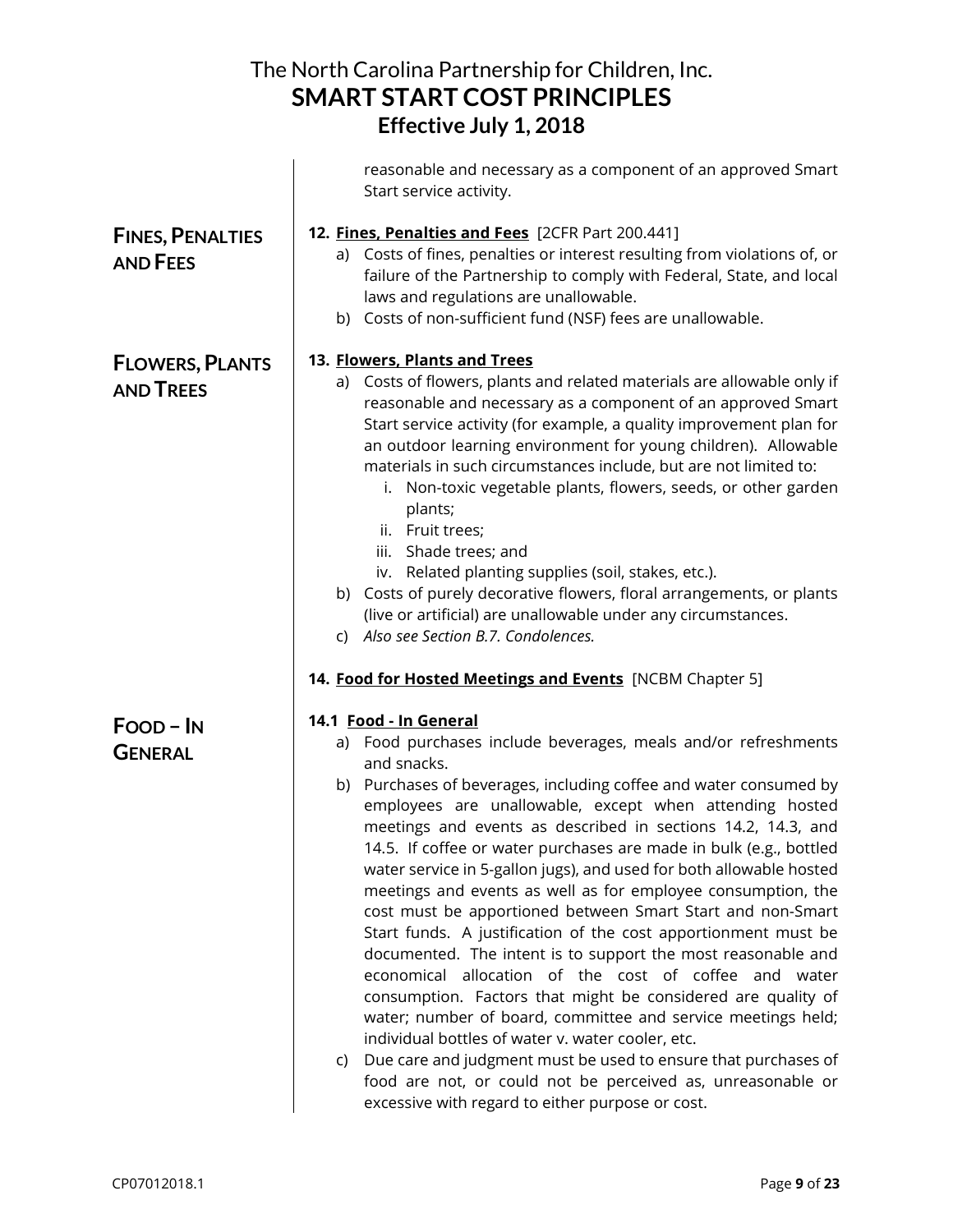|                                    | The North Carolina Partnership for Children, Inc.                                                                                                                                                                                                                                                                                                                                                                                                                                                                                                                                                                                                                                                                                                                               |
|------------------------------------|---------------------------------------------------------------------------------------------------------------------------------------------------------------------------------------------------------------------------------------------------------------------------------------------------------------------------------------------------------------------------------------------------------------------------------------------------------------------------------------------------------------------------------------------------------------------------------------------------------------------------------------------------------------------------------------------------------------------------------------------------------------------------------|
|                                    | <b>SMART START COST PRINCIPLES</b>                                                                                                                                                                                                                                                                                                                                                                                                                                                                                                                                                                                                                                                                                                                                              |
|                                    | Effective July 1, 2018                                                                                                                                                                                                                                                                                                                                                                                                                                                                                                                                                                                                                                                                                                                                                          |
|                                    | Per person costs shall be calculated to include all related<br>İ.<br>costs (e.g., all food purchases, gratuities, delivery fees, and<br>prepared food tax, but excluding refundable sales tax).<br>[DCDEE]<br>ii. Per person cost (excluding refundable sales taxes) cannot<br>exceed the established State allowance for refreshments or<br>State per diem for that meal. [DCDEE]<br>c) "Required Staff" shall be defined as an employee who, in the<br>regular course of his/her duties, is expected to attend the meeting<br>and any other employee whose presence is necessary to<br>accomplish a purpose of the meeting. [NCBM 5.3.9]<br>d) An individual shall not be reimbursed under travel expense<br>reimbursement policies for meal costs when that meal is provided |
|                                    | at a meeting or event they attended.                                                                                                                                                                                                                                                                                                                                                                                                                                                                                                                                                                                                                                                                                                                                            |
| <b>FOOD - BOARD OR</b>             | 14.2 Food - Board or Committee Meetings [NCBM 5.8.3]                                                                                                                                                                                                                                                                                                                                                                                                                                                                                                                                                                                                                                                                                                                            |
| <b>COMMITTEE</b>                   | a) Costs of food are allowable for Board or Committee meetings.                                                                                                                                                                                                                                                                                                                                                                                                                                                                                                                                                                                                                                                                                                                 |
| <b>MEETINGS</b>                    | b) The number of people for whom meals or refreshments are<br>purchased cannot exceed the number of persons expected to                                                                                                                                                                                                                                                                                                                                                                                                                                                                                                                                                                                                                                                         |
|                                    | attend.                                                                                                                                                                                                                                                                                                                                                                                                                                                                                                                                                                                                                                                                                                                                                                         |
|                                    | c) In addition to Board or Committee members, food for required<br>staff is also allowable.                                                                                                                                                                                                                                                                                                                                                                                                                                                                                                                                                                                                                                                                                     |
|                                    | d) Documentation of allowable food expenses must include:                                                                                                                                                                                                                                                                                                                                                                                                                                                                                                                                                                                                                                                                                                                       |
|                                    | i. the meeting or event agenda;                                                                                                                                                                                                                                                                                                                                                                                                                                                                                                                                                                                                                                                                                                                                                 |
|                                    | rationale for providing meals/refreshments (legitimate<br>ii.<br>business purpose; duration);                                                                                                                                                                                                                                                                                                                                                                                                                                                                                                                                                                                                                                                                                   |
|                                    | number of persons expected to attend; and<br>iii.                                                                                                                                                                                                                                                                                                                                                                                                                                                                                                                                                                                                                                                                                                                               |
|                                    | iv. calculation of the total cost per person<br>(excluding                                                                                                                                                                                                                                                                                                                                                                                                                                                                                                                                                                                                                                                                                                                      |
|                                    | refundable sales taxes).<br>e) Food costs for Board meetings are unallowable for direct                                                                                                                                                                                                                                                                                                                                                                                                                                                                                                                                                                                                                                                                                         |
|                                    | service providers or grantees.                                                                                                                                                                                                                                                                                                                                                                                                                                                                                                                                                                                                                                                                                                                                                  |
|                                    | 14.3 Food - Employee Training [NCBM 5.8.6 - 5.8.7; 5.8.3]                                                                                                                                                                                                                                                                                                                                                                                                                                                                                                                                                                                                                                                                                                                       |
| <b>FOOD - EMPLOYEE</b><br>TRAINING | Employee training involves courses that further develop an<br>a)                                                                                                                                                                                                                                                                                                                                                                                                                                                                                                                                                                                                                                                                                                                |
|                                    | employee's knowledge, skill, and ability to perform the duties of                                                                                                                                                                                                                                                                                                                                                                                                                                                                                                                                                                                                                                                                                                               |
|                                    | his/her present job, such as courses on computer usage,<br>management skills development, early childhood education, etc.                                                                                                                                                                                                                                                                                                                                                                                                                                                                                                                                                                                                                                                       |
|                                    | b) Partnerships sponsoring training sessions for employees that are                                                                                                                                                                                                                                                                                                                                                                                                                                                                                                                                                                                                                                                                                                             |
|                                    | at least 2 hours in duration may provide refreshments for "coffee                                                                                                                                                                                                                                                                                                                                                                                                                                                                                                                                                                                                                                                                                                               |
|                                    | breaks" provided costs do not exceed the established limit set by<br>the State for refreshments per participant per day.                                                                                                                                                                                                                                                                                                                                                                                                                                                                                                                                                                                                                                                        |
|                                    | The number of people for whom refreshments are purchased<br>C)                                                                                                                                                                                                                                                                                                                                                                                                                                                                                                                                                                                                                                                                                                                  |
|                                    | cannot exceed the number of persons expected to attend.                                                                                                                                                                                                                                                                                                                                                                                                                                                                                                                                                                                                                                                                                                                         |
|                                    | d) Documentation of allowable food expenses must include:<br>i. the meeting or event agenda;                                                                                                                                                                                                                                                                                                                                                                                                                                                                                                                                                                                                                                                                                    |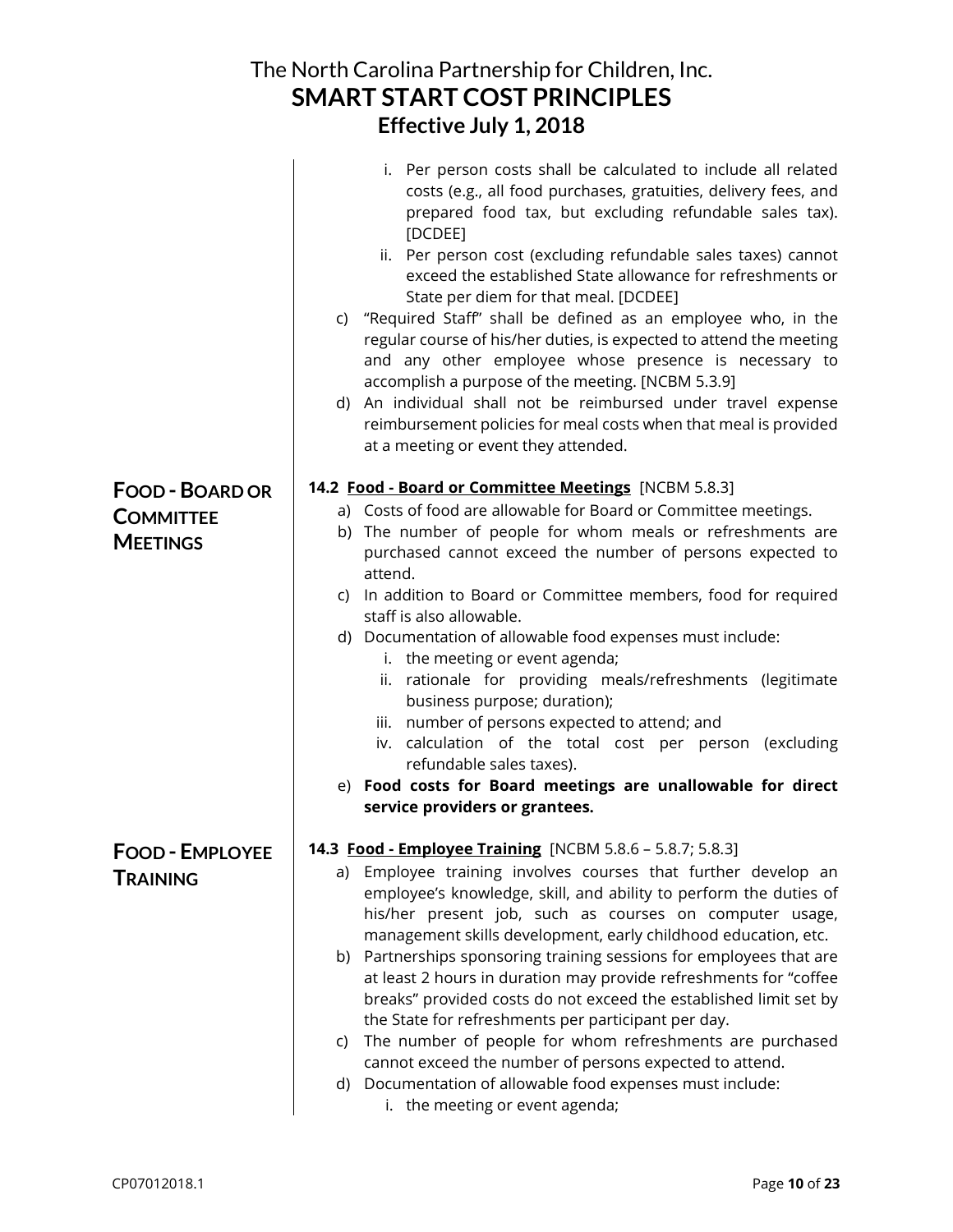|                                           | The North Carolina Partnership for Children, Inc.<br><b>SMART START COST PRINCIPLES</b><br>Effective July 1, 2018                                                                                                                                                                                                                                                                                                                                                                                                                       |
|-------------------------------------------|-----------------------------------------------------------------------------------------------------------------------------------------------------------------------------------------------------------------------------------------------------------------------------------------------------------------------------------------------------------------------------------------------------------------------------------------------------------------------------------------------------------------------------------------|
|                                           | ii. rationale for providing refreshments (legitimate business<br>purpose; duration);<br>iii. number of persons expected to attend; and<br>iv. calculation of the total cost per person (excluding<br>refundable sales taxes).                                                                                                                                                                                                                                                                                                           |
| <b>FOOD-STAFF</b>                         | 14.4 Food - Staff Meetings and Other Internal Meetings [NCBM 5.8.4-                                                                                                                                                                                                                                                                                                                                                                                                                                                                     |
| <b>MEETINGS AND</b>                       | $5.8.5$ ]<br>a) Food may not be purchased for staff meetings/retreats,                                                                                                                                                                                                                                                                                                                                                                                                                                                                  |
| <b>OTHER INTERNAL</b><br><b>MEETINGS</b>  | meetings, or inter-departmental<br>department<br>workgroup<br>meetings, regardless of duration, content, or attendance by an<br>outside<br>party or parties such as<br>Employee<br><b>Benefits</b><br>Representative(s) or guest speaker(s).                                                                                                                                                                                                                                                                                            |
|                                           | b) Refreshments, but not meals, are allowable if the criteria in Section<br>14.3. Food - Employee Training are met.                                                                                                                                                                                                                                                                                                                                                                                                                     |
| <b>FOOD - EXTERNAL</b>                    | 14.5 Food - External Meetings and Conferences [NCBM 5.8.1; 5.8.3]                                                                                                                                                                                                                                                                                                                                                                                                                                                                       |
| <b>MEETINGS AND</b><br><b>CONFERENCES</b> | a) External conferences are those that involve the attendance of<br>persons other than the employees of a single entity. Staff<br>meetings, as defined in 14.4. Food - Staff Meetings and Other Internal<br>Meetings, are not considered External Meetings/Conferences.                                                                                                                                                                                                                                                                 |
|                                           | b) The number of people for whom meals or refreshments are<br>purchased cannot exceed the number of persons expected to<br>attend.                                                                                                                                                                                                                                                                                                                                                                                                      |
|                                           | If the number of persons expected to attend is determined using<br>C)<br>a means other than RSVPs, it must be documented how the<br>number was determined, for example, based on historical<br>attendance at similar events.                                                                                                                                                                                                                                                                                                            |
|                                           | d) Food purchases are allowable for activities for which food<br>purchases have a documented legitimate business purpose and<br>are needed to accomplish the purpose of the activity.                                                                                                                                                                                                                                                                                                                                                   |
|                                           | In general, events should be planned not to conflict with meal<br>e)<br>times unless there is a documented legitimate business purpose<br>for planning an event at or during a meal time. For example,<br>hosting a meeting for parents at a meal time may be a legitimate<br>business purpose in order to allow them to attend when not at<br>work. However, holding a meeting between staff and other parties                                                                                                                         |
|                                           | for reason of convenience or personal preference of the<br>participants is not considered a legitimate business purpose for<br>providing meals/refreshments.<br>Except for specifically allowed food purchases defined above, food<br>f)<br>costs are unallowable for business meetings.<br>This includes<br>meetings with one or more existing or potential board member(s),<br>donor(s), service provider(s), grantee(s), staff of other<br>Partnerships, legislator(s), etc. regardless of the purpose or<br>content of the meeting. |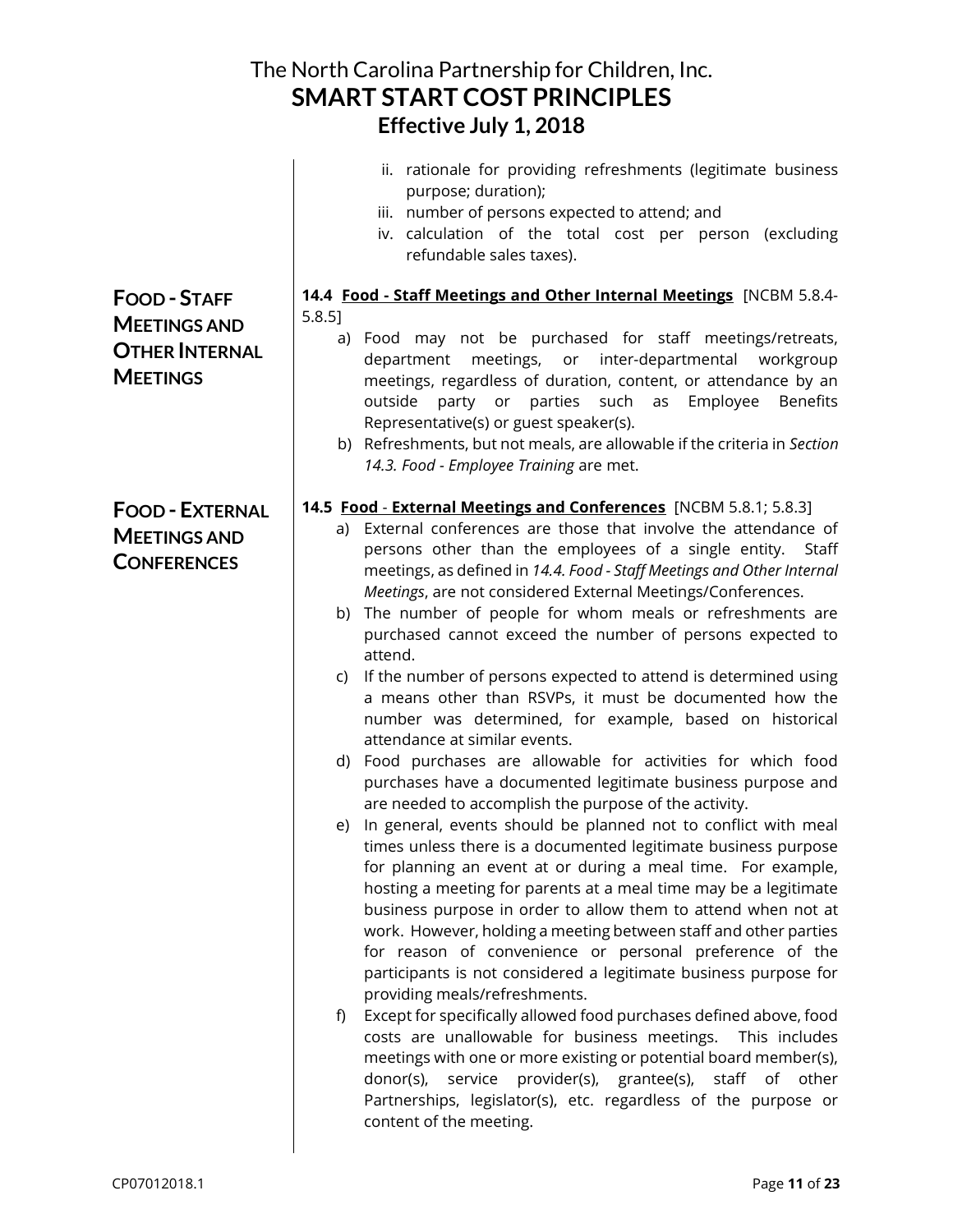|                                                                      | The North Carolina Partnership for Children, Inc.<br><b>SMART START COST PRINCIPLES</b>                                                                                                                                                                                                                                                                                                                                                                                                                                                                                                                                                                                                                                                                                                                                                                                                                                                                                                                                                             |
|----------------------------------------------------------------------|-----------------------------------------------------------------------------------------------------------------------------------------------------------------------------------------------------------------------------------------------------------------------------------------------------------------------------------------------------------------------------------------------------------------------------------------------------------------------------------------------------------------------------------------------------------------------------------------------------------------------------------------------------------------------------------------------------------------------------------------------------------------------------------------------------------------------------------------------------------------------------------------------------------------------------------------------------------------------------------------------------------------------------------------------------|
|                                                                      | Effective July 1, 2018                                                                                                                                                                                                                                                                                                                                                                                                                                                                                                                                                                                                                                                                                                                                                                                                                                                                                                                                                                                                                              |
|                                                                      | Documentation of allowable food expenses must include:<br>g)<br>i. the meeting or event agenda;<br>rationale for providing meals/refreshments (legitimate<br>ii.<br>business purpose; duration);<br>iii. number of persons expected to attend; and<br>iv. calculation of the total cost per person (excluding<br>refundable sales taxes).<br>h) Also see Sections B.20. Meetings and Conferences and B.26.<br>Recognition Events.                                                                                                                                                                                                                                                                                                                                                                                                                                                                                                                                                                                                                   |
| <b>FUND RAISING</b>                                                  | 15. Fund Raising [2CFR Part 200.442] [NCSL 2015-241 S12 B.7.(d)]<br>a) Costs of organized fund raising for contributions that do not<br>qualify as a Smart Start program match, including financial<br>campaigns, endowment drives, solicitation of gifts and bequests,<br>and similar expenses incurred solely to raise capital or obtain<br>contributions, are unallowable.<br>b) Costs of fund raising, including financial campaigns and the<br>solicitation of cash and in-kind donations to meet the legislative<br>mandate for program match are allowable.<br>Costs of fund raising cannot be charged to any services activity,<br>C)<br>but can be charged to administrative funds.<br>d) Losses arising from fund raising events are unallowable. Also see<br>Section B.5. Bad Debts.                                                                                                                                                                                                                                                     |
| <b>GIFT CARDS AND</b><br><b>OTHER PRE-PAID</b><br><b>INSTRUMENTS</b> | 16. Gift Cards and Other Pre-Paid Instruments<br>a) Gift cards may be purchased for use in limited circumstances, such<br>as, but not limited to:<br>i. Incentives or rewards for participants in services activities;<br>ii. Gas cards for participants in services activities to help cover<br>transportation costs; and<br>Token appreciation (i.e., value of \$25 or less per item) for<br>iii.<br>partnership board members or employees as defined in<br>Section B.17. Goods or Services for Personal Use.<br>b) Pre-paid credit/debit cards are only allowable for token<br>appreciation for partnership board members or employees.<br>Documentation must be maintained to support the distribution of<br>C)<br>other<br>pre-paid<br>cards<br>instruments<br>gift<br>or<br>(e.g.,<br>an<br>acknowledgement sheet signed by the 12 parents receiving gift<br>cards for attending a training).<br>d) Under no circumstances may gift cards or other pre-paid<br>instruments be used to subvert or circumvent normal purchasing<br>procedures. |
| <b>GOODS OR</b><br><b>SERVICES FOR</b><br><b>PERSONAL USE</b>        | 17. Goods or Services for Personal Use [2CFR Part 200.445]<br>The term "goods or services for personal use" includes beach mats,<br>umbrellas, coolers, tote bags, pen sets, lotions, and other "giveaway"<br>items.                                                                                                                                                                                                                                                                                                                                                                                                                                                                                                                                                                                                                                                                                                                                                                                                                                |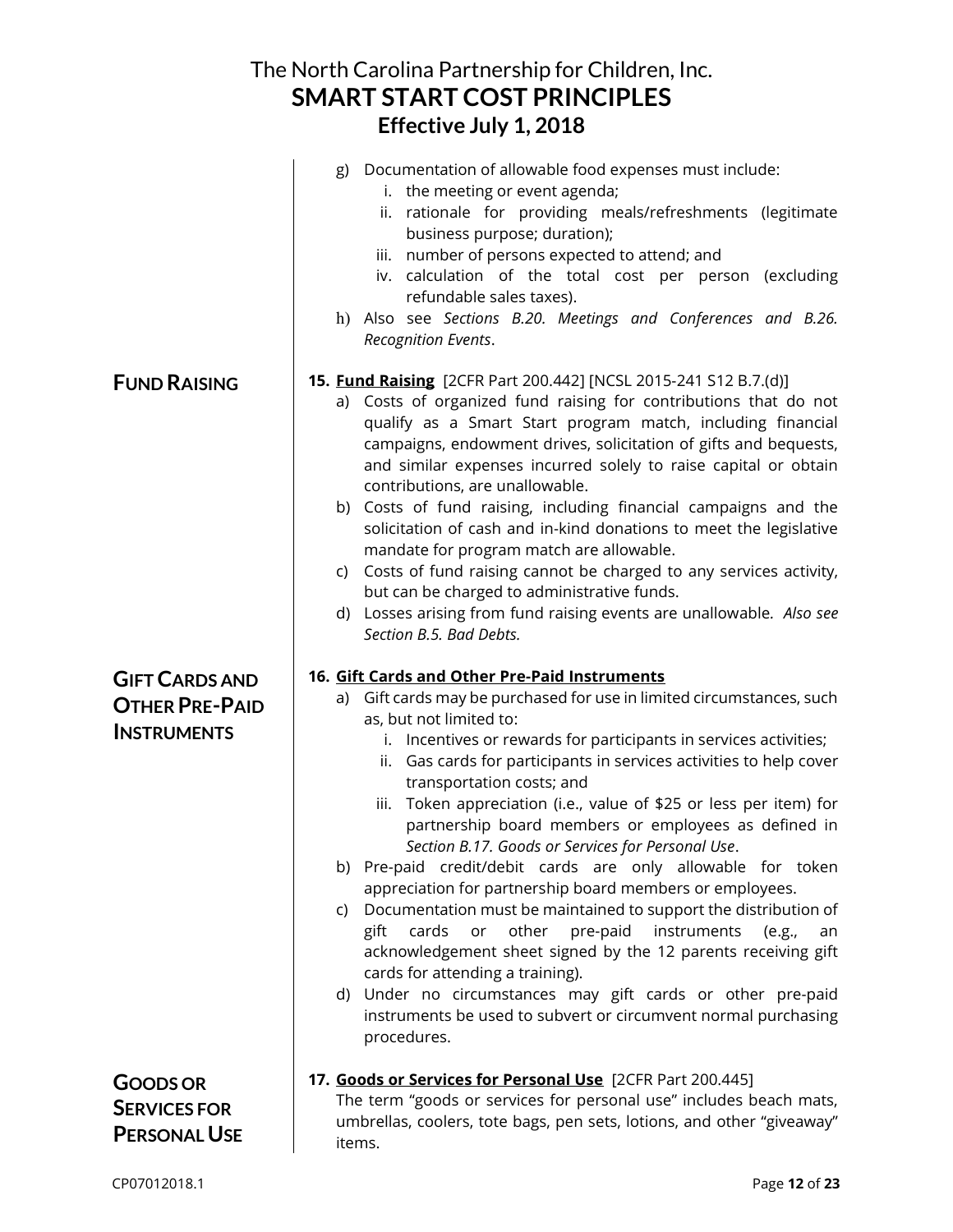| The North Carolina Partnership for Children, Inc. |
|---------------------------------------------------|
| <b>SMART START COST PRINCIPLES</b>                |
| Effective July 1, 2018                            |

|                 |    | a) Costs of goods, equipment or services for personal use are<br>unallowable, with the exception of token items (i.e., value of \$25<br>or less per item) for partnership board member appreciation or<br>employee recognition for years of service or exemplary<br>performance.                                                                                                                                                                                                                                                                    |
|-----------------|----|-----------------------------------------------------------------------------------------------------------------------------------------------------------------------------------------------------------------------------------------------------------------------------------------------------------------------------------------------------------------------------------------------------------------------------------------------------------------------------------------------------------------------------------------------------|
|                 |    | b) Costs of goods, equipment or services for personal use by or for<br>young children are allowable if reasonable and necessary as a<br>component of an approved Smart Start service activity. These<br>items include, but are not limited to: thermometers, bibs, diapers,<br>sippy cups, educational books and toys that are developmentally<br>appropriate for the recipients.                                                                                                                                                                   |
|                 |    | c) Costs of reasonably-priced items to be used by adults are not<br>considered "personal use" items if the use is reasonable and<br>necessary as a component of an approved Smart Start service<br>activity. These items include, but are not limited to: tote bags to<br>educational<br>materials,<br>portfolios<br>for professional<br>hold<br>development note-taking, pens and highlighters. These items are<br>considered to be approved service items. (See also Section B.25.<br>Promotion and Public Relations regarding items with logos.) |
|                 |    | d) Also see Sections B.10. Employee Salaries and Fringe Benefits and<br>B.26. Recognition Events.                                                                                                                                                                                                                                                                                                                                                                                                                                                   |
| <b>INTEREST</b> |    | 18. Interest [2CFR Part 200.449]                                                                                                                                                                                                                                                                                                                                                                                                                                                                                                                    |
|                 | a) | Interest costs on borrowed capital (other than credit card interest)<br>or for the use of funds borrowed from the organization's non-<br>Smart Start funds are unallowable.                                                                                                                                                                                                                                                                                                                                                                         |
|                 |    | b) Rare credit card interest charges, in justifiable and documented<br>circumstances, are allowable.                                                                                                                                                                                                                                                                                                                                                                                                                                                |
|                 | C) | Interest on debt incurred subsequent to June 30, 2001, to acquire<br>or replace capital assets is unallowable.                                                                                                                                                                                                                                                                                                                                                                                                                                      |
|                 | d) | Interest on debt incurred prior to July 1, 2001 to acquire or replace<br>capital assets is allowable.                                                                                                                                                                                                                                                                                                                                                                                                                                               |
|                 |    | e) See Section B.6. Capital and Repair and Maintenance, for the<br>definition of "capital."                                                                                                                                                                                                                                                                                                                                                                                                                                                         |
|                 | f) | Interest costs are unallowable for direct service providers or                                                                                                                                                                                                                                                                                                                                                                                                                                                                                      |
|                 |    | grantees.                                                                                                                                                                                                                                                                                                                                                                                                                                                                                                                                           |
| <b>LOBBYING</b> |    | 19. Lobbying [2CFR Part 200.450]                                                                                                                                                                                                                                                                                                                                                                                                                                                                                                                    |
|                 |    | a) Costs associated with the following activities are unallowable:<br>i. Attempts to influence the outcomes of any Federal, State, or<br>local election, referendum, initiative, or similar procedure,<br>through in-kind or cash contributions, endorsements,<br>publicity, or similar activity;                                                                                                                                                                                                                                                   |
|                 |    | ii. Establishing, administering, contributing to, or paying the<br>expenses of a political party, campaign, political action                                                                                                                                                                                                                                                                                                                                                                                                                        |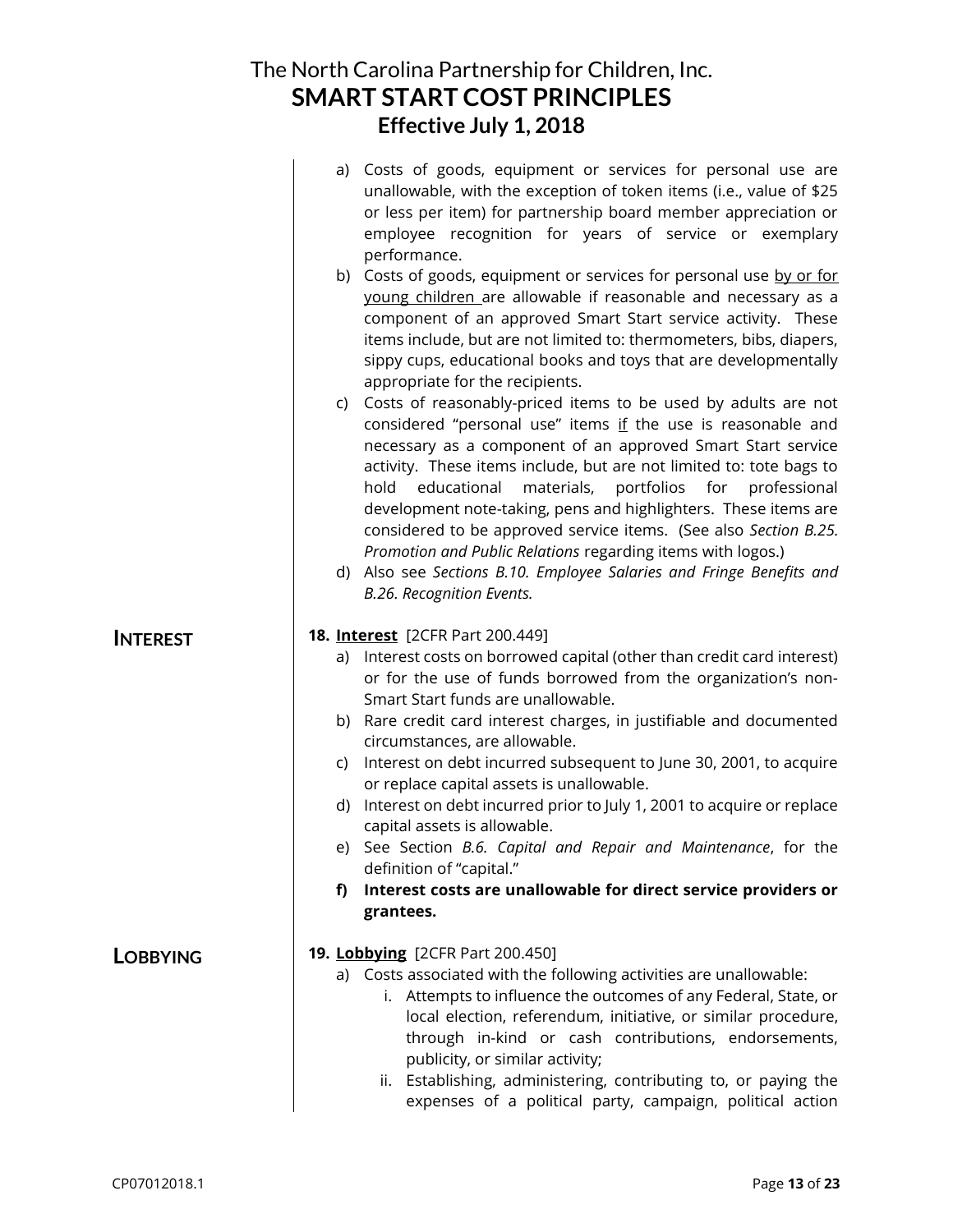committee, or other organization established for the purpose of influencing the outcomes of elections;

- iii. Any attempt to influence: (1) the introduction of Federal or State legislation; or (2) the enactment or modification of any pending Federal or State legislation through communication with any member or employee of the Congress or State legislature (including efforts to influence State or local officials to engage in similar lobbying activity), or with any Government official or employee in connection with a decision to sign or veto enrolled legislation;
- iv. Any attempt to influence: (1) the introduction of Federal or State legislation; or (2) the enactment or modification of any pending Federal or State legislation by preparing, distributing or using publicity or propaganda, or by urging members of the general public or any segment thereof to contribute to or participate in any mass demonstration, march, rally, fundraising drive, lobbying campaign or letter writing or telephone campaign; or
- v. Legislative liaison activities, including attendance at legislative sessions or committee hearings, gathering information regarding legislation, and analyzing the effect of legislation, when such activities are carried on in support of or in knowing preparation for an effort to engage in unallowable lobbying.
- b) The following activities are excepted from the coverage of paragraph B.19.a:
	- i. Providing a technical and factual presentation of information on a topic directly related to the performance of the Smart Start Program through hearing testimony, statements or letters to the Congress or a State legislature, or subdivision, member, or cognizant staff member thereof, in response to a documented request made by the recipient member, legislative body or subdivision, or a cognizant staff member thereof;
	- ii. Educating any member of the public about the work of, and services provided by, the Partnership;
	- iii. Any lobbying made unallowable by paragraph B. 19.a (iii) to influence State legislation in order to directly reduce the cost, or to avoid material impairment of authority to perform Smart Start services;
	- iv. Any activity specifically authorized by statute to be undertaken with Smart Start funds; and
	- v. Communications with any legislative body whose actions might affect the organization's existence, powers and duties, tax-exempt status, or the deductibility of contributions.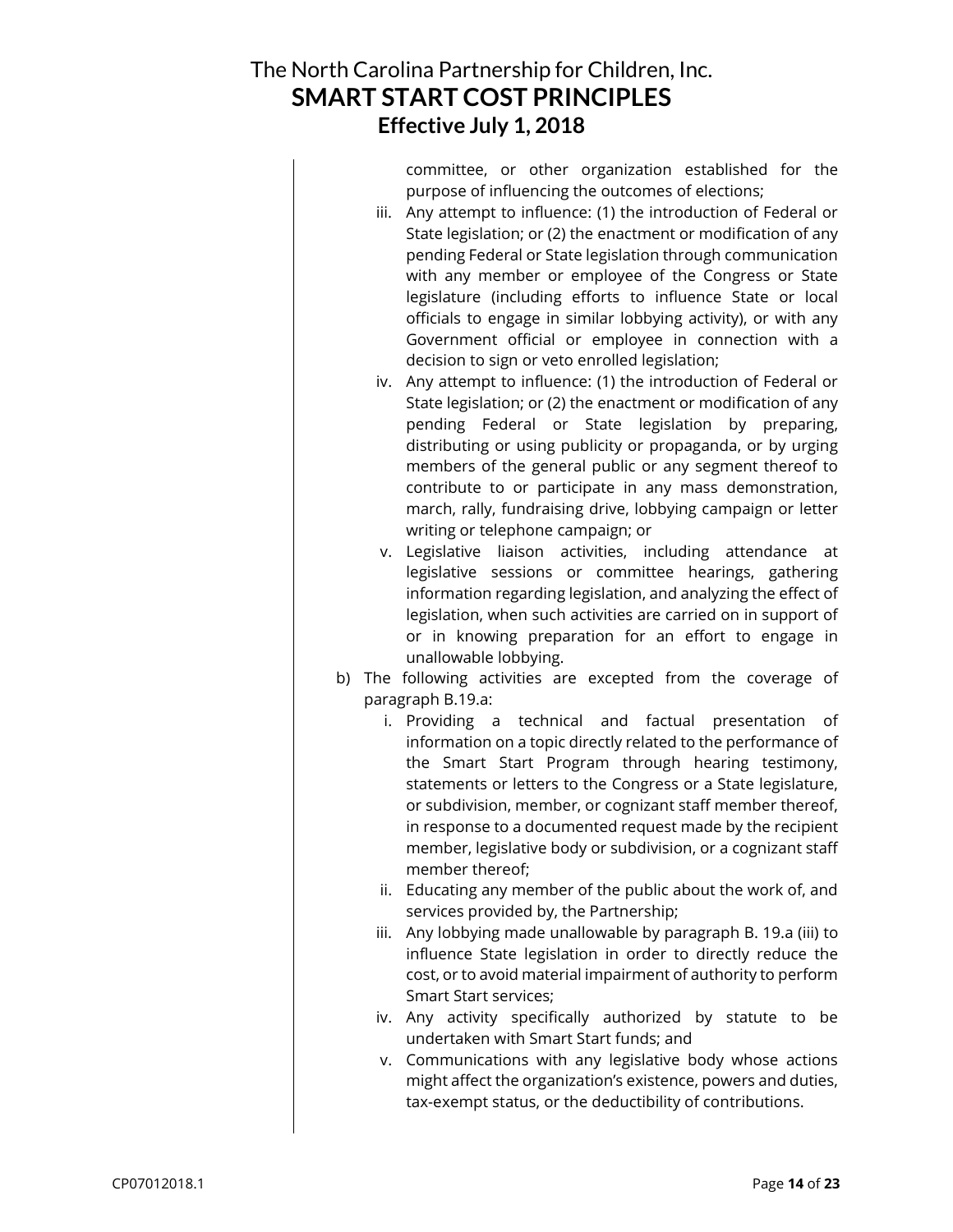|                                                       | The North Carolina Partnership for Children, Inc.<br><b>SMART START COST PRINCIPLES</b><br>Effective July 1, 2018                                                                                                                                                                                                                                                                                                                                                                                                                                                                                                                                                                                                                                                                                                                                                                                                                                                                                                 |
|-------------------------------------------------------|-------------------------------------------------------------------------------------------------------------------------------------------------------------------------------------------------------------------------------------------------------------------------------------------------------------------------------------------------------------------------------------------------------------------------------------------------------------------------------------------------------------------------------------------------------------------------------------------------------------------------------------------------------------------------------------------------------------------------------------------------------------------------------------------------------------------------------------------------------------------------------------------------------------------------------------------------------------------------------------------------------------------|
| <b>MEETINGS AND</b><br><b>CONFERENCES</b>             | 20. Meetings and Conferences [2CFR Part 200.432] [NCBM5.1.9]<br>a) Costs associated with the conduct of meetings and conferences<br>include the cost of renting facilities, meals, speakers' fees, etc.<br>b) To the extent that these costs are identifiable with a specific<br>service activity, they should be charged to that activity. These costs<br>are allowable, provided that they have a legitimate business<br>purpose and the event(s) is/are identified in the contract activity<br>description (CAD).<br>Due care and judgment must be used to ensure that meeting and<br>C)<br>conference costs are not, or could not be perceived as,<br>unreasonable or excessive with regard to either purpose or cost.<br>d) Penalties or charges resulting from the cancellation of a meeting<br>or conference, in the event of critical circumstances beyond the<br>control of the host, are allowable.<br>e) Also see Sections B.11. Entertainment Costs and B.14. Food for Hosted<br>Meetings and Events. |
| <b>MEMBERSHIPS</b>                                    | 21. Memberships [2CFR Part 200.454]<br>a) Costs of memberships in civic or community organizations that<br>provide benefits to the organization, such as training and<br>networking, are allowable.<br>b) Costs of memberships in any country club or social or dining club<br>or organization are unallowable.<br>Costs for charitable or political donations that are invoiced with<br>C)<br>membership dues are unallowable; also see Section B. 8.<br><b>Contributions and Donations.</b><br>d) Costs of memberships for lobbying or advocacy, as well as lobbyist<br>registration fees, are unallowable.<br>e) Due care and judgment must be used to ensure that membership<br>costs are not, or could not be perceived as, unreasonable or<br>excessive with regard to either purpose or cost.                                                                                                                                                                                                              |
| <b>PARTICIPANT</b><br><b>COSTS</b>                    | 22. Participant Costs [2CFR Part 200.456]<br>a) Participant support costs are costs for items such as stipends,<br>travel allowances, and registration fees paid to or on behalf of<br>participants or trainees (but not employees) in conjunction with<br>meetings, conferences, or training.<br>b) These costs are allowable as part of an approved service activity.                                                                                                                                                                                                                                                                                                                                                                                                                                                                                                                                                                                                                                           |
| PATENTS,<br><b>ROYALTIES AND</b><br><b>COPYRIGHTS</b> | 23. Patents, Royalties and Copyrights [2CFR Part 200.448]<br>Costs related to patents, royalties and copyrights are allowable with<br>prior NCPC approval.                                                                                                                                                                                                                                                                                                                                                                                                                                                                                                                                                                                                                                                                                                                                                                                                                                                        |
| <b>PROFESSIONAL</b><br><b>SERVICES COSTS</b>          | 24. Professional Services Costs [2CFR Part 200.459]<br>a) Costs of professional and consultant services provided by persons<br>who are members of a particular profession or possess a special                                                                                                                                                                                                                                                                                                                                                                                                                                                                                                                                                                                                                                                                                                                                                                                                                    |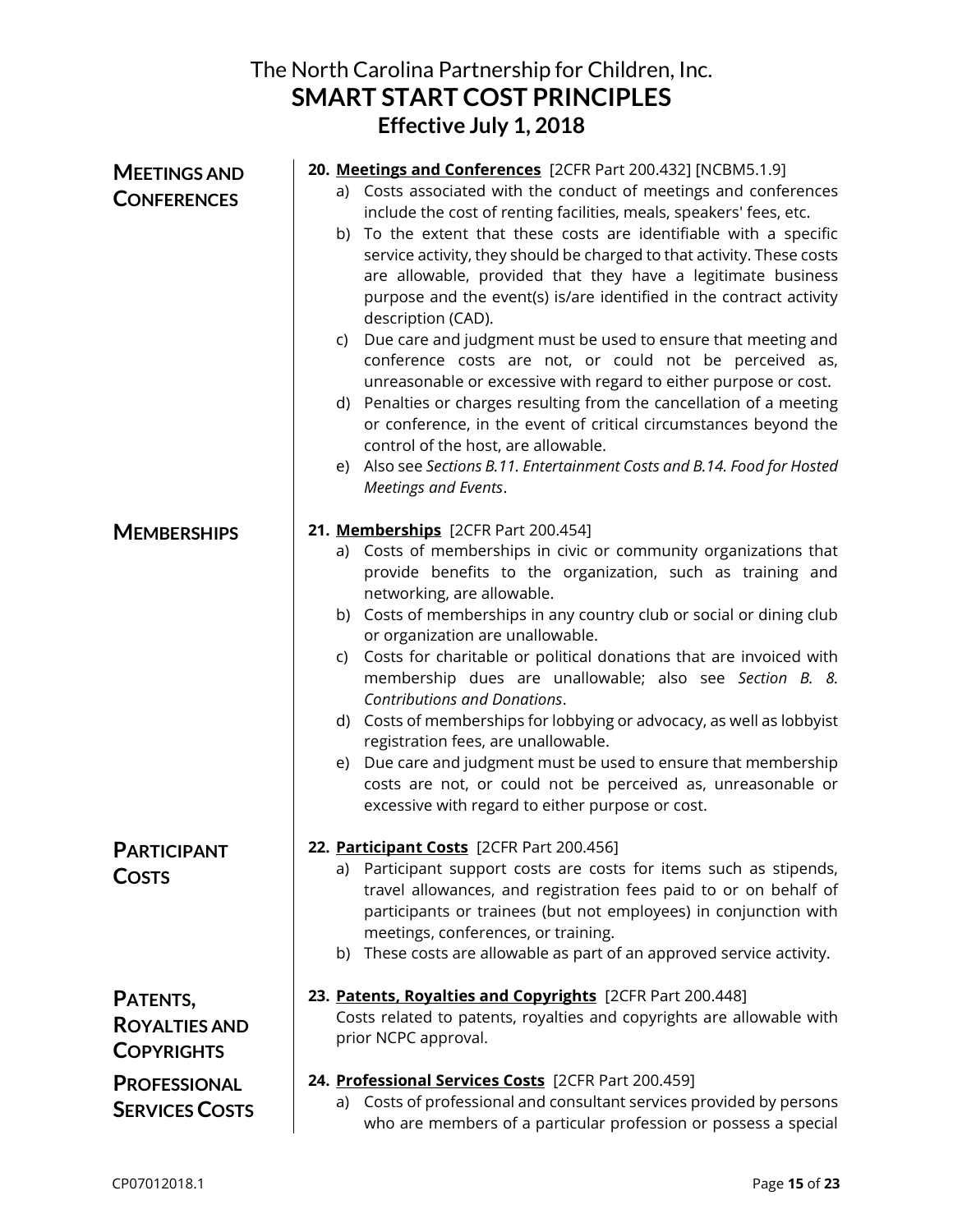|                                                 | The North Carolina Partnership for Children, Inc.<br><b>SMART START COST PRINCIPLES</b><br>Effective July 1, 2018                                                                                                                                                                                                                                                                                                                                                                                                                                                                                                                                                                                                                                                                                                                                                                                                                                                                                                                                                                                                                                                                                                                                                                                                                                                                                                                                                        |
|-------------------------------------------------|--------------------------------------------------------------------------------------------------------------------------------------------------------------------------------------------------------------------------------------------------------------------------------------------------------------------------------------------------------------------------------------------------------------------------------------------------------------------------------------------------------------------------------------------------------------------------------------------------------------------------------------------------------------------------------------------------------------------------------------------------------------------------------------------------------------------------------------------------------------------------------------------------------------------------------------------------------------------------------------------------------------------------------------------------------------------------------------------------------------------------------------------------------------------------------------------------------------------------------------------------------------------------------------------------------------------------------------------------------------------------------------------------------------------------------------------------------------------------|
|                                                 | skill, and who are not also officers or employees of the<br>organization to which services are provided, are allowable<br>subject to Sections 24.b. and 24.c. when reasonable.<br>b) In determining the allowability of costs in a particular case, the<br>following factors are relevant:<br>i. The nature and scope of the services rendered in relation to<br>the service required;<br>ii. The necessity of contracting for the service, considering the<br>organization's capacity;<br>iii. Whether the service can be performed more economically<br>by direct employment rather than contracting; and<br>iv. Adequacy of the contractual agreement for the service (e.g.,<br>description of the service, estimate of time required, rate of<br>compensation, and termination provisions).<br>c) Allocation or assignment of costs among activities must be based<br>on documented distributions approved by a responsible member<br>of the organization.<br>d) For professional services contracts with individuals, the<br>organization must comply with Internal Revenue Service<br>regulations regarding the determination of the status of the<br>individual as an independent contractor versus an employee.                                                                                                                                                                                                                                                  |
| <b>PROMOTION AND</b><br><b>PUBLIC RELATIONS</b> | 25. Promotion and Public Relations [NCSL 2015-241 S12B.9.(h)(2)]<br>[2CFR Part 200.421 and 200.461]<br>a) Pursuant to Smart Start legislation, expenditures of Smart Start<br>funds for promotional activities are unallowable. Promotional<br>activities are those that promote the Smart Start Initiative and/or<br>organization in a general manner and do not publicize specific<br>available services or provide educational information about early<br>care and education.<br>b) Also see Section B.1. Advertising.<br>The terms "promotion" or "public relations" include community<br>C)<br>relations and means those activities dedicated to maintaining the<br>image of the organization or maintaining or promoting<br>understanding and favorable relations with the community or<br>public at large or any segment of the public.<br>d) Costs associated with the development or design of a logo,<br>including separately billed "set-up" fees, are unallowable.<br>e) Other costs associated with the printing of logos on various items<br>are allowable in the following circumstances:<br>i. Signs, banners and display boards that also include contact<br>information for services to children, families, or providers<br>who serve children and families; and<br>Other materials that include printing where the addition of<br>II.<br>the logo does not increase the total cost.<br>Costs associated with the following items are allowable:<br>f) |

f) Costs associated with the following items are allowable: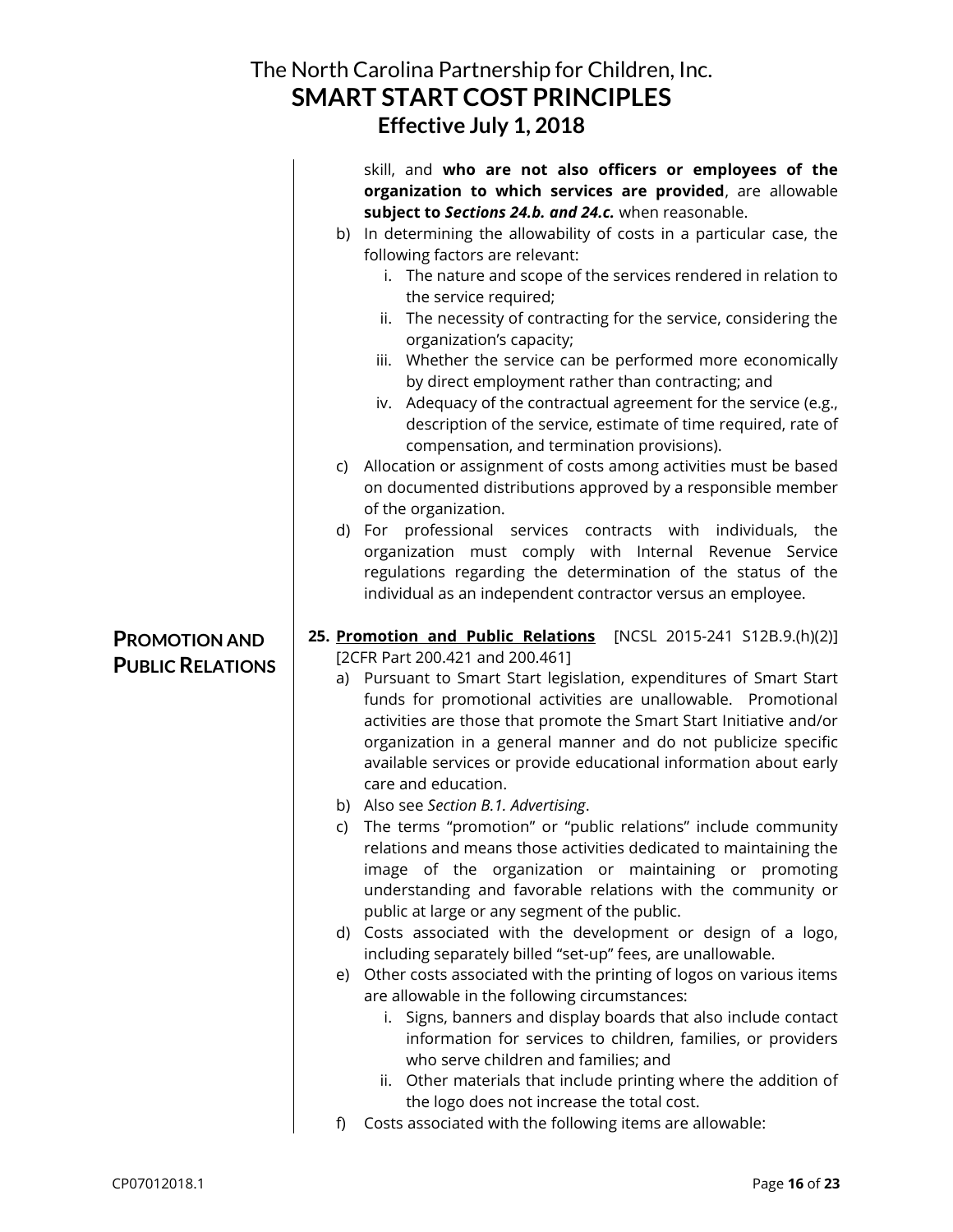- i. Communicating with the public and press pertaining to specific activities or accomplishments which result from performance of the Smart Start Initiative (these costs are considered necessary as part of the outreach effort);
- ii. Conducting general liaison with news media and government officials, to the extent that such activities are limited to communication and liaison necessary to keep the public informed on matters of public concern, such as notices of contract/grant awards, financial matters, etc.;
- iii. Sponsorship of, or participation in, community health fairs or children's fairs that focus on the provision of service to parents and children, including reasonable costs of signage to publicize the partnership's sponsorship of, or participation in, the event;
- iv. Parent and provider education materials or online media (parent education videos, educational displays, resource guides, resources for "Welcome Baby" packets, etc.);
- v. Newsletters, educational brochures and annual reports;
- vi. Websites;
- vii. Advertisements, newspaper inserts, radio or television announcements, and online media that publicize direct services for children, families or providers who serve children and families;
- viii. Advertisements, newspaper inserts, radio or television announcements, and online media that provide educational information about early care and education;
- ix. Signage for quality improvement items purchased for child care centers, libraries, etc. (labels for books or signage that provides information that Smart Start provided the service); and
- x. Outreach display items, including, but not limited to: display boards, posters, tablecloths designed for outreach displays, and the like, provided the items include contact information. Contact information is defined as a website, QR code, phone number, email address, or similar information allowing people to connect to services.
- g) The following costs for general promotion are unallowable:
	- i. Costs of meetings or other events related to general promotional activities including:
		- 1. Displays, posters, banners, demonstrations, and exhibits; and
		- 2. Costs of meeting rooms, hospitality suites, and other special facilities used in conjunction with shows and other promotional events;
	- ii. General promotional videos (not parenting videos);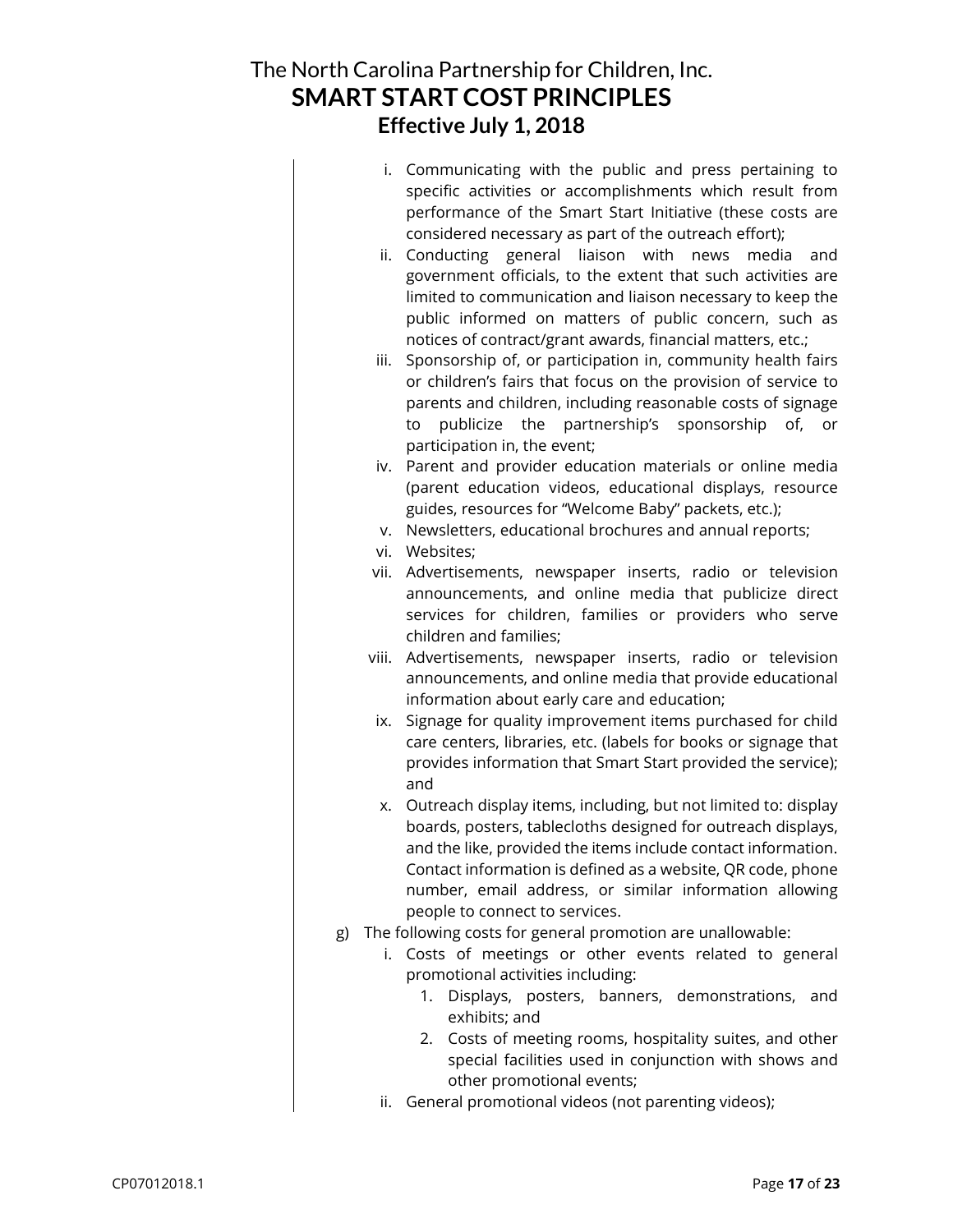|                     | The North Carolina Partnership for Children, Inc.<br><b>SMART START COST PRINCIPLES</b>                                                                                                                                                                                                                                                                                                                                                                                                                               |
|---------------------|-----------------------------------------------------------------------------------------------------------------------------------------------------------------------------------------------------------------------------------------------------------------------------------------------------------------------------------------------------------------------------------------------------------------------------------------------------------------------------------------------------------------------|
|                     | Effective July 1, 2018                                                                                                                                                                                                                                                                                                                                                                                                                                                                                                |
|                     | Public relations consultants for general promotion of the<br>iii.<br>partnership; and<br>iv. Advertisements, newspaper inserts, and radio or television<br>announcements other than those that publicize direct<br>services for children, families, or providers who serve<br>children and families, or provide educational information<br>about early care and education.<br>h) The following costs of promotional items and memorabilia (with<br>or without a logo) are unallowable, including, but not limited to: |
|                     | i. "Giveaway" items, including but not limited to, lunch bags,<br>umbrellas, coffee mugs, stadium cups, license plates, stress<br>balls, frisbees, etc.; and<br>ii. Jewelry.                                                                                                                                                                                                                                                                                                                                          |
|                     | The costs of billboards are unallowable.<br>i)<br>Due care and judgment must be used to ensure that public<br>j)<br>relation costs are not, or could not be perceived as, unreasonable<br>or excessive with regard to either purpose or cost.                                                                                                                                                                                                                                                                         |
| <b>RECOGNITION</b>  | 26. Recognition Events                                                                                                                                                                                                                                                                                                                                                                                                                                                                                                |
| <b>EVENTS</b>       | a) Recognition events are defined as events to recognize individuals<br>or agencies for performance. Costs associated with recognition<br>events include the cost of renting facilities, meals, speakers' fees<br>and the like.                                                                                                                                                                                                                                                                                       |
|                     | b) To the extent that these costs are identifiable with a specific<br>service activity, they should be charged to that activity. These<br>costs are allowable, provided that they have a documented<br>legitimate business purpose and the event is identified in the<br>contract activity description (CAD).                                                                                                                                                                                                         |
|                     | Due care and judgment must be used to ensure that recognition<br>C)<br>events are not, or could not be perceived as, unreasonable or<br>excessive with regard to either purpose or cost.                                                                                                                                                                                                                                                                                                                              |
|                     | d) Also see Sections B.2. Alcoholic Beverages; B.11. Entertainment Costs;<br>B.14. Food for Hosted Meetings and Events; B.16. Gift Cards and Other<br>Pre-Paid Instruments; and B.17. Goods or Services for Personal Use.                                                                                                                                                                                                                                                                                             |
| <b>RENTAL COSTS</b> | 27. Rental Costs [2CFR Part 200.465]<br>Rental costs are allowable to the extent that the rates are<br>a)<br>reasonable in light of such factors as: rental costs of comparable<br>property, if any; market conditions in the area; alternatives<br>available; and the type, life expectancy, condition and value of the<br>property leased.<br>b) Rental costs under "sale and leaseback" arrangements are                                                                                                           |
|                     | allowable only up to the amount that would be allowed had the<br>partnership continued to own the property.                                                                                                                                                                                                                                                                                                                                                                                                           |

 $\mathsf{l}$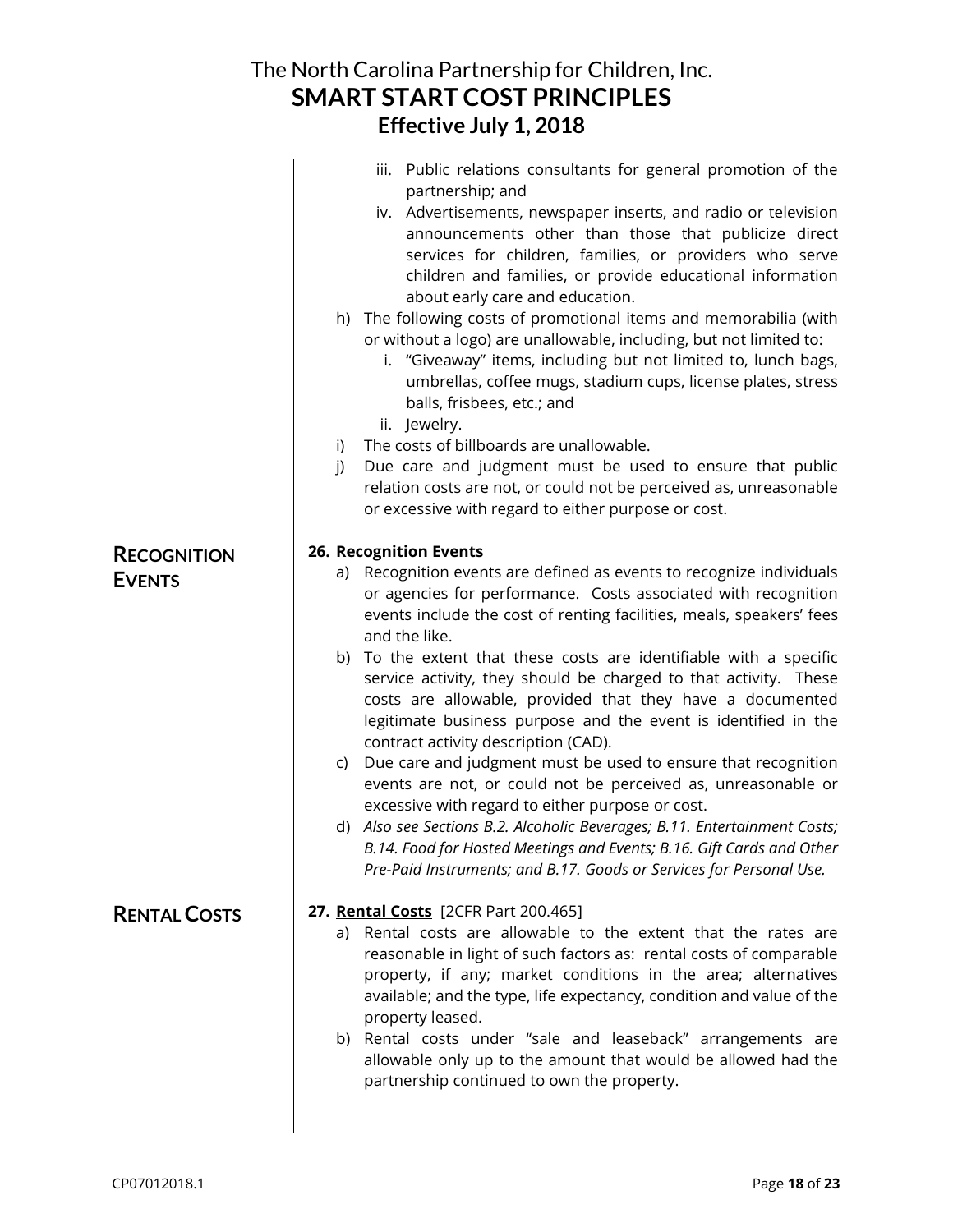| The North Carolina Partnership for Children, Inc.<br><b>SMART START COST PRINCIPLES</b><br>Effective July 1, 2018 |                                                                                                                                                                                                                                                                                                                                                                                                                                                                                                                                                                                                                                                                                                                                                                                                                                                                                                                                                                                                                                                                                                                                                                                                                                                                                                                                                                                                                                                                                                                                                                                                                                      |  |
|-------------------------------------------------------------------------------------------------------------------|--------------------------------------------------------------------------------------------------------------------------------------------------------------------------------------------------------------------------------------------------------------------------------------------------------------------------------------------------------------------------------------------------------------------------------------------------------------------------------------------------------------------------------------------------------------------------------------------------------------------------------------------------------------------------------------------------------------------------------------------------------------------------------------------------------------------------------------------------------------------------------------------------------------------------------------------------------------------------------------------------------------------------------------------------------------------------------------------------------------------------------------------------------------------------------------------------------------------------------------------------------------------------------------------------------------------------------------------------------------------------------------------------------------------------------------------------------------------------------------------------------------------------------------------------------------------------------------------------------------------------------------|--|
| <b>SELLING AND</b><br><b>MARKETING</b><br><b>EXPENSES</b>                                                         | 28. Selling and Marketing Expenses<br>a) Costs of selling and marketing any products or services must be<br>netted against any income derived.<br>Losses on sales of products or services are unallowable. Also see<br>b)<br>Section B.5. Bad Debts.                                                                                                                                                                                                                                                                                                                                                                                                                                                                                                                                                                                                                                                                                                                                                                                                                                                                                                                                                                                                                                                                                                                                                                                                                                                                                                                                                                                 |  |
| <b>SEVERANCE PAY</b>                                                                                              | 29. Severance Pay [2CFR Part 200.431]<br>a) Severance pay is a payment to employees whose employment is<br>being involuntarily terminated. Severance pay is defined as an<br>additional payment upon termination other than regular salaries<br>and wages or vacation and sick leave payouts.<br>b) Reasonable costs of severance pay are allowable only to the extent<br>that in each case, it is required by (i) law, (ii) employer-employee<br>contractual agreement; or (iii) policy approved by the Partnership<br>Board of Directors in place at time of termination.<br>c) Costs of severance pay are unallowable for direct service<br>providers or grantees.<br>d) Also see Section B.10. Employee Salaries and Fringe Benefits.                                                                                                                                                                                                                                                                                                                                                                                                                                                                                                                                                                                                                                                                                                                                                                                                                                                                                            |  |
| <b>TRAVEL - IN</b><br><b>GENERAL</b>                                                                              | 30. Travel - In General [NCBM Ch. 5]<br>Travel status means being away from the employee's normal duty<br>a)<br>station or home and, while traveling, the employee must be acting<br>in his/her official capacity as required by his/her work activities.<br>[NCBM 5.1.2]<br>b) An employee traveling on official business is expected to exercise<br>the same care in incurring expenses that a prudent person would<br>exercise if traveling on personal business and expending personal<br>funds. Excess costs, circuitous routes, delays, or luxury<br>accommodations and services unnecessary, unjustified, or for the<br>convenience or personal preference of the employee in the<br>performance of official business are prohibited. [NCBM 5.0.2]<br>Charges for recreation fees, such as movies and gym use, are<br>C)<br>unallowable.<br>d) Employees will be responsible for unauthorized costs and any<br>additional expenses incurred for personal preference or<br>convenience. [NCBM 5.0.2]<br>Mileage is measured from the closer of duty station or point of<br>e)<br>departure to destination (and return). [NCBM 5.1.26]<br>No reimbursement shall be made for the use of a personal vehicle<br>f)<br>in commuting from an employee's home to his/her duty station.<br>[NCBM 5.1.33]<br>When an employee travels extra miles for a business-related<br>g)<br>purpose while commuting to or from home, the extra miles<br>beyond their normal commute are reimbursable.<br>The maximum allowable mileage reimbursement rate for the use<br>h)<br>of a personal vehicle is the rate set by the State. [NCBM 5.1.26] |  |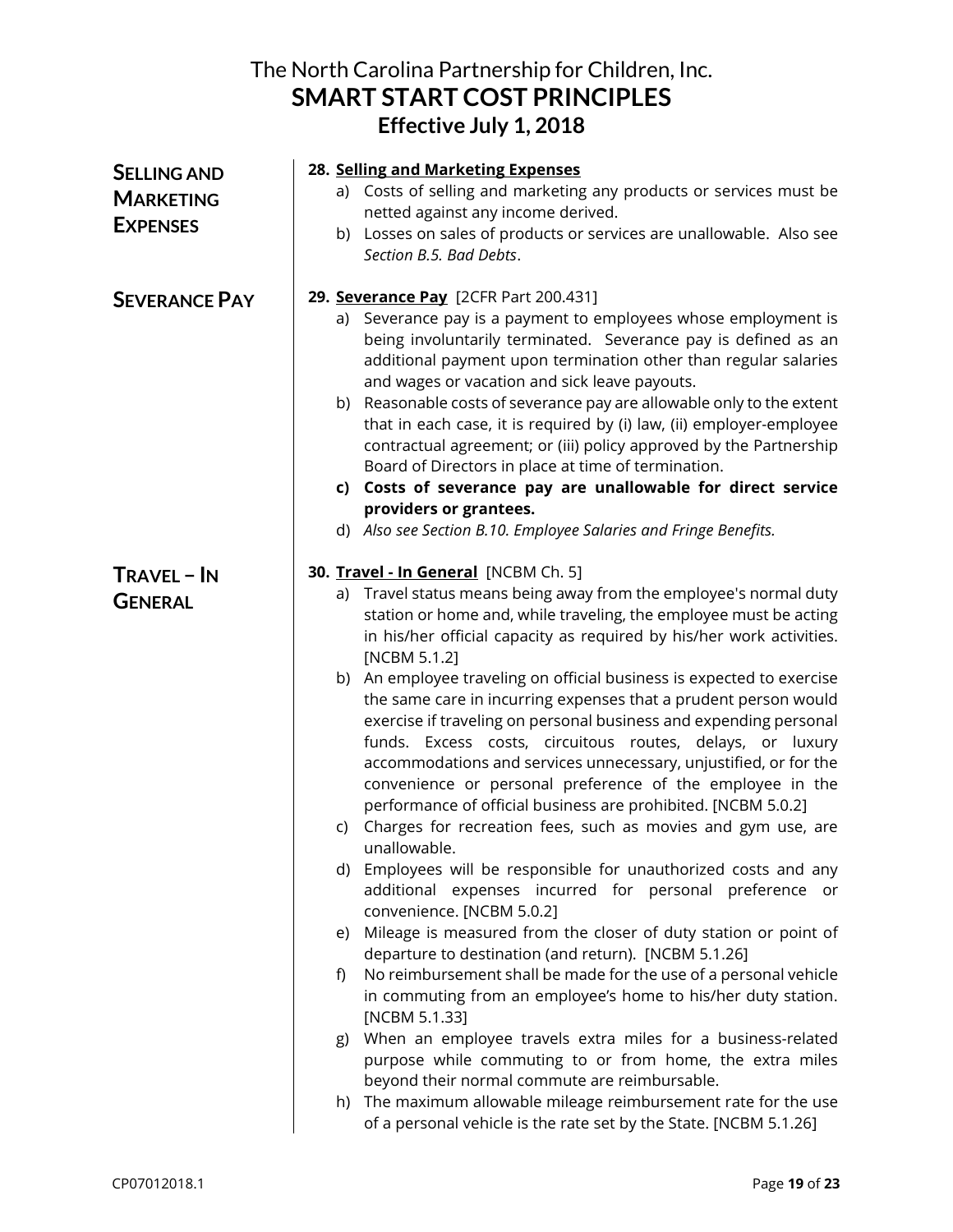- i) Travel costs are the expenses for transportation, subsistence (lodging and meals), and related items (such as toll costs) incurred by individuals traveling on business.
- j) The maximum allowable payment for subsistence (lodging and meals) shall be the rates set by the State. [NCBM 5.1.2.]
- k) Any request for meal reimbursement must list departure and arrival times. [NCBM 5.1.11]
- l) Payment for meals is unallowable if the meal is provided during a conference or workshop, or if the cost of the meal is included in the registration fee. [NCBM 5.1.11]
- m) Use of Personal Vehicles versus Rental Vehicles: It is the intent that travel shall be conducted in the most efficient manner and at the lowest cost, unless extenuating circumstances exist. The actual cost of a standard class vehicle rental (and related costs such as fuel) is allowable when cost-effective. Partnerships shall establish policies and procedures that promote efficient travel for partnerships and their subcontractors/grantees.
	- i. For most Partnerships, where rental cars are a practical option, it is expected that local travel policies and procedures include determination of the lowest and most reasonable cost (completion of a rental car analysis) for round trips greater than or equal to the mileage threshold noted in NCBM 5.1.26. Documented local factors may justify the use of mileage thresholds different than those outlined in NCBM 5.1.26. For example, proximity to rental car agencies, travel times, insurance costs, and other factors can be used in developing local policies and procedures. A rental car analysis must be completed if an employee uses their personal vehicle for round trips greater than or equal to the mileage threshold noted in NCBM 5.1.26 or locally modified threshold. In the absence of extenuating circumstances, reimbursement for personal mileage with Smart Start funds is limited to the estimated rental car cost if the estimated rental car cost is lower than the calculated personal mileage reimbursement. Rental car vehicle use is allowed for round trips over the established threshold, and fully reimbursable, even if not the lowest cost option. Rental car cost must be based on a standard class vehicle unless the number of passengers justifies a larger vehicle, or no standard class vehicles are available. An employee shall bear the cost when renting a vehicle from a class that exceeds the cost of a standard vehicle. Every effort should be made to reserve a vehicle in advance to ensure availability.
	- ii. For Partnerships where rental cars are a practical option, local policies and procedures may require personal mileage reimbursement be limited to a reduced rate for trips over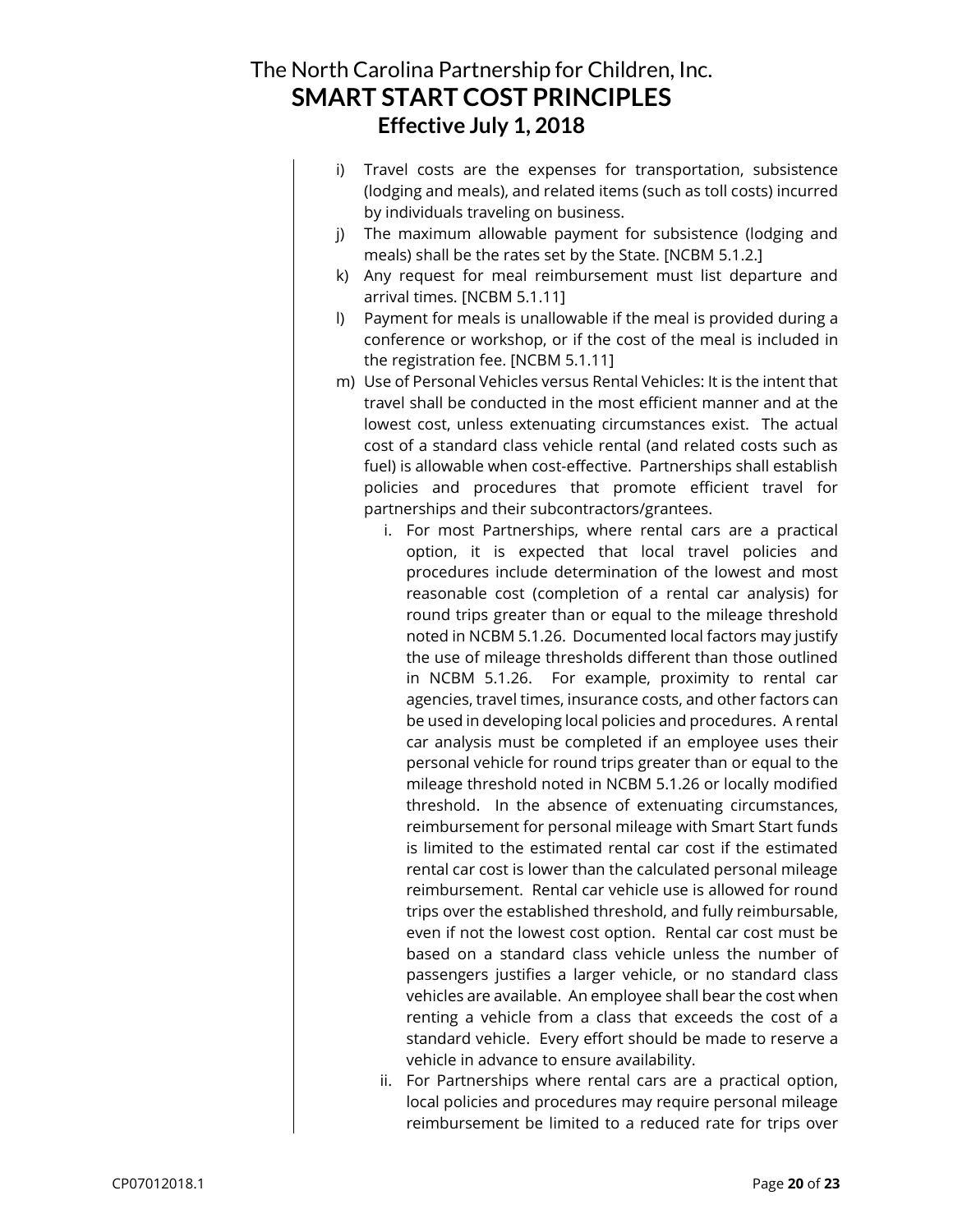the established threshold, in accordance with the rate outlined in the State Budget Manual in this circumstance. If a Partnership chooses this policy, a rental car analysis is not required.

- iii. For the limited number of Partnerships where rental cars are not a practical option, documentation must be on file to document the Partnership's nearest rental car options and why they are not practical for consideration. This must be updated annually to ensure availability of rental cars has not changed. Personal vehicle mileage in this circumstance is based on the standard mileage rate.
- n) Parking expenses are reimbursable while in the course of conducting Partnership business as long as such expenses are determined reasonable and clearly show that there was care taken to keep the costs to the State as low as possible. Any parking rates considered excessive and only for the convenience of the traveler will not be reimbursable. [NCBM 5.1.37]
- o) Reimbursable gratuity or tips must be considered reasonable for items that are not already covered under subsistence. Excessive tips will not be reimbursed. A reasonable tip would be one that a prudent person would give if traveling or conducting personal business and expending personal funds. [NCBM 5.1.3]
- p) Penalties and charges resulting from cancellation: Penalties and charges resulting from the cancellation of travel reservations (including airline, hotel, or other travel reservations and conference registration) shall be the Partnership's obligation if the employee's travel has been approved in advance and the cancellation or change is made at the direction of and/or for the convenience of the Partnership. If the cancellation or change is made for the personal benefit of the employee, it shall be the employee's obligation to pay the penalties and charges. However, in the event of accidents, serious illness, or death within the employee's immediate family or other critical circumstances beyond the control of the employee, the Partnership may pay the penalties and charges. [NCBM 5.1.9]
- q) Reimbursement for air, rail, or bus fare is limited to actual coach fare, substantiated by receipt. Reimbursement for check-in fees is limited to actual costs substantiated by receipt. Due care should be taken to obtain economical rates. [NCBM 5.1.20]
- r) The actual costs of taxi and shuttle service fares, including trips to/from airports or train/bus stations, are reimbursable when required for travel on Partnership business. The request must be documented with a receipt. The use of public transportation is reimbursable for actual costs with a receipt. [NCBM 5.1.35; 5.1.36; 5.1.38]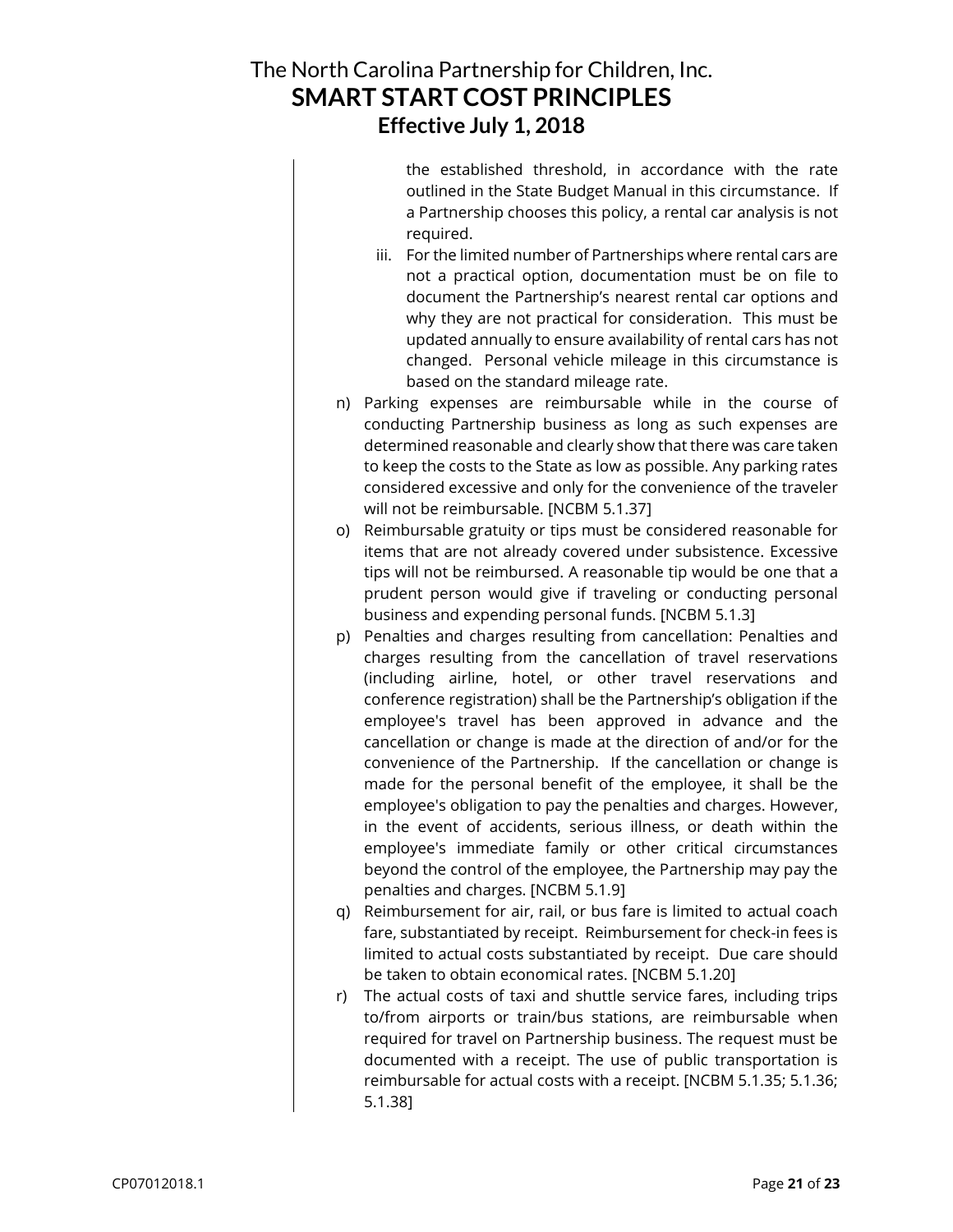| The North Carolina Partnership for Children, Inc.<br><b>SMART START COST PRINCIPLES</b><br>Effective July 1, 2018 |                                                                                                                                                                                                                                                                                                                                                                                                                                                                                                                                                                                                                                                                                                                                                                                                                                                                                                                                                                                                                                                                                                                                                                                                                                                                                                                                                                                                                                                                                                                                                                                                                                                                                                                                                                                                                                                                                                                                                                                                                                                |  |
|-------------------------------------------------------------------------------------------------------------------|------------------------------------------------------------------------------------------------------------------------------------------------------------------------------------------------------------------------------------------------------------------------------------------------------------------------------------------------------------------------------------------------------------------------------------------------------------------------------------------------------------------------------------------------------------------------------------------------------------------------------------------------------------------------------------------------------------------------------------------------------------------------------------------------------------------------------------------------------------------------------------------------------------------------------------------------------------------------------------------------------------------------------------------------------------------------------------------------------------------------------------------------------------------------------------------------------------------------------------------------------------------------------------------------------------------------------------------------------------------------------------------------------------------------------------------------------------------------------------------------------------------------------------------------------------------------------------------------------------------------------------------------------------------------------------------------------------------------------------------------------------------------------------------------------------------------------------------------------------------------------------------------------------------------------------------------------------------------------------------------------------------------------------------------|--|
|                                                                                                                   | Attendance by multiple employees at out-of-state conferences<br>S)<br>should be limited. Staff attending should share information with<br>other staff.<br>International travel is unallowable.<br>t)                                                                                                                                                                                                                                                                                                                                                                                                                                                                                                                                                                                                                                                                                                                                                                                                                                                                                                                                                                                                                                                                                                                                                                                                                                                                                                                                                                                                                                                                                                                                                                                                                                                                                                                                                                                                                                           |  |
| <b>TRAVEL - DAILY</b>                                                                                             | 31. Travel - Daily<br>An employee may receive payment for lunch during daily travel only<br>when the employee's job requires attendance at a meeting or event in<br>his/her official capacity and the meal is preplanned and involves<br>persons not employed by the same entity. Preplanned meals are<br>those that are referenced in the meeting announcement, registration,<br>agenda, or the like. [NCBM 5.1.15] [DCDEE]                                                                                                                                                                                                                                                                                                                                                                                                                                                                                                                                                                                                                                                                                                                                                                                                                                                                                                                                                                                                                                                                                                                                                                                                                                                                                                                                                                                                                                                                                                                                                                                                                   |  |
| TRAVEL-<br><b>OVERNIGHT</b>                                                                                       | 32. Travel - Overnight<br>a) Subsistence is an allowance consisting of lodging and meal costs,<br>including gratuities. [NCBM 5.1.2]<br>Overnight travel must involve a travel destination located at least<br>b)<br>35 miles from the employee's regularly assigned duty station or<br>home, whichever is less, to receive approved reimbursement.<br>"Duty station" is defined as the location where the employee is<br>assigned. Prior written approval by the Executive Director or<br>his/her designee must be obtained in order to qualify for<br>reimbursement for overnight travel. [NCBM 5.1.5 - 5.1.6]<br>Every effort should be made to obtain the State rate for lodging.<br>C)<br>Excess lodging is allowed when the employee is in a high cost area<br>and unable to secure lodging within the current allowance, or<br>when the employee submits in writing an opinion that his/her<br>personal safety or security is unattainable within the current<br>allowance. [NCBM 5.1.7] Excess lodging may be allowed for other<br>documented legitimate business purposes, if the cost is<br>reasonable (not excessive).<br>Excess lodging authorization is not allowed for reason of<br>d)<br>convenience or personal preference for the employee. [NCBM<br>$5.1.7$ ]<br>Excess lodging authorization must be obtained in advance from<br>e)<br>the partnership Executive Director or his/her designee in order to<br>be reimbursed for actual costs that exceed the State rate. [NCBM<br>$5.1.7$ ]<br>The payment of sales tax, lodging tax, local tax, or service fees<br>f)<br>applied to the cost of lodging is allowed in addition to the lodging<br>rate. [NCBM 5.1.2]<br>Employees may be reimbursed for meals, including lunches, while<br>g)<br>on official business and in overnight travel status. [NCBM 5.1.12]<br>Employees may be reimbursed for meals for partial days of travel<br>h)<br>when in overnight travel status and the partial day is the day of<br>departure or the day of return. The following applies: |  |